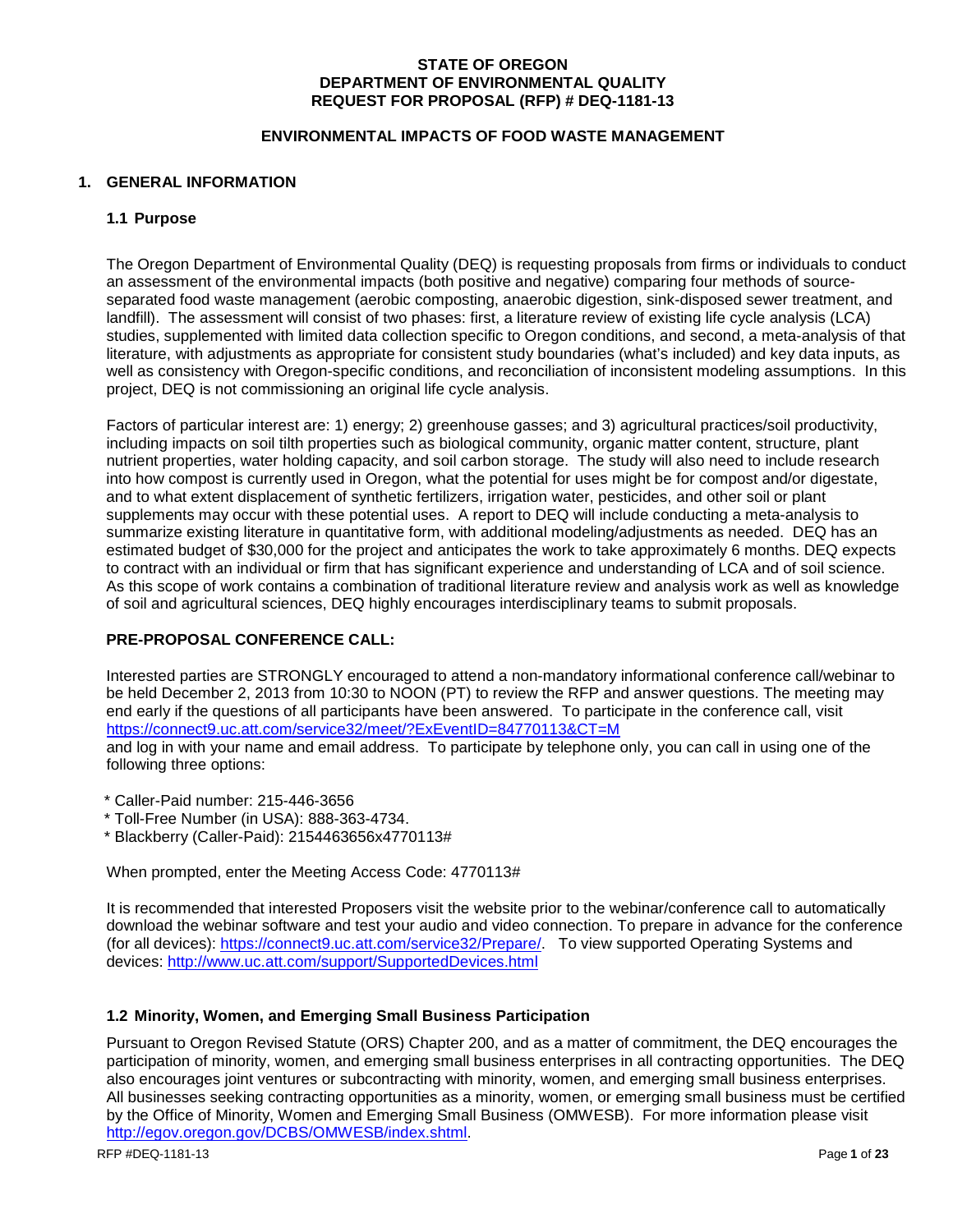# **1.3 Oregon Procurement Information Network (ORPIN)**

This solicitation, including addenda, is posted on the Oregon Procurement Information Network (ORPIN). ORPIN provides access to procurement and contracting information issued by the State of Oregon, local governments, and political subdivisions. If you wish to view or download a procurement opportunity, you will need to be registered in ORPIN at [http://orpin.oregon.gov/open.dll/welcome.](http://orpin.oregon.gov/open.dll/welcome)

# **1.4 Estimated Schedule of Events**

| Event                                      | Date              | Time               |
|--------------------------------------------|-------------------|--------------------|
| RFP Release Date                           | November 14, 2013 | See ORPIN          |
| Pre-Proposal Conference Call/Webinar       | December 2, 2013  | 10:30 to NOON (PT) |
| Deadline for Questions/Request for Changes | December 9, 2013  | 5:00 PM (PT)       |
| <b>RFP Close Date</b>                      | January 3, 2014   | 3:00 PM (PT)       |
| <b>Estimated Contract Award Date</b>       | January 10, 2014  |                    |
| <b>Estimated Contract Effective Date</b>   | January 24, 2014  |                    |

# **1.5 DEQ Contact**

Proposal submittals and all correspondence concerning this RFP must be emailed to:

### [BIDSDEQ@deq.state.or.us](mailto:BIDSDEQ@deq.state.or.us) Subject: RFP #DEQ-1181-13

# **1.6 Questions / Requests for Changes / Addenda**

Requests for clarification or change must be received by the DEQ Contact on the date and time listed in Section 1.4 (Estimated Schedule of Events).

The sample Contract (Attachment 4) contains the terms and conditions that will govern this contract between DEQ and the successful Proposer. A potential Proposer who believes any of the terms and conditions contained in the sample contract are unnecessarily restrictive or limit competition, or a potential Proposer who would like to request that specific terms and conditions contained in the sample contract be considered for negotiation, shall comply with the provisions of this Section 1.6.

This is the only opportunity to protest the RFP provisions and terms and conditions contained in the sample contract and to request the negotiation of provisions contained in the RFP or sample contract. Any submitted proposal that takes exception to the terms and conditions of the sample contract or requires negotiation of additional terms and conditions shall be deemed non-responsive and the proposal shall be rejected.

When appropriate, revisions or clarifications of the RFP or attached terms and conditions will be issued as Written Addenda to this RFP. Changes or modifications to this RFP will be binding on the DEQ only when made in the form of Written Addenda. Proposers are responsible for checking ORPIN to determine whether a Written Addendum to this RFP has been issued. The DEQ is not responsible for sending addenda to any potential Proposer. Proposers should frequently check ORPIN until the Close Date, especially in the week immediately preceding the Close Date.

# **2. DUE DATE FOR PROPOSAL SUBMITTAL**

All Proposals must be received at the email address in section 1.5 (DEQ Contact) no later than the RFP Close date and time described in Section 1.4 (Estimated Schedule of Events) unless otherwise extended by written addenda. Proposals received after this time and date will not be accepted. Proposals that are mailed, faxed, or submitted to any other email address or in another electronic format will not be considered.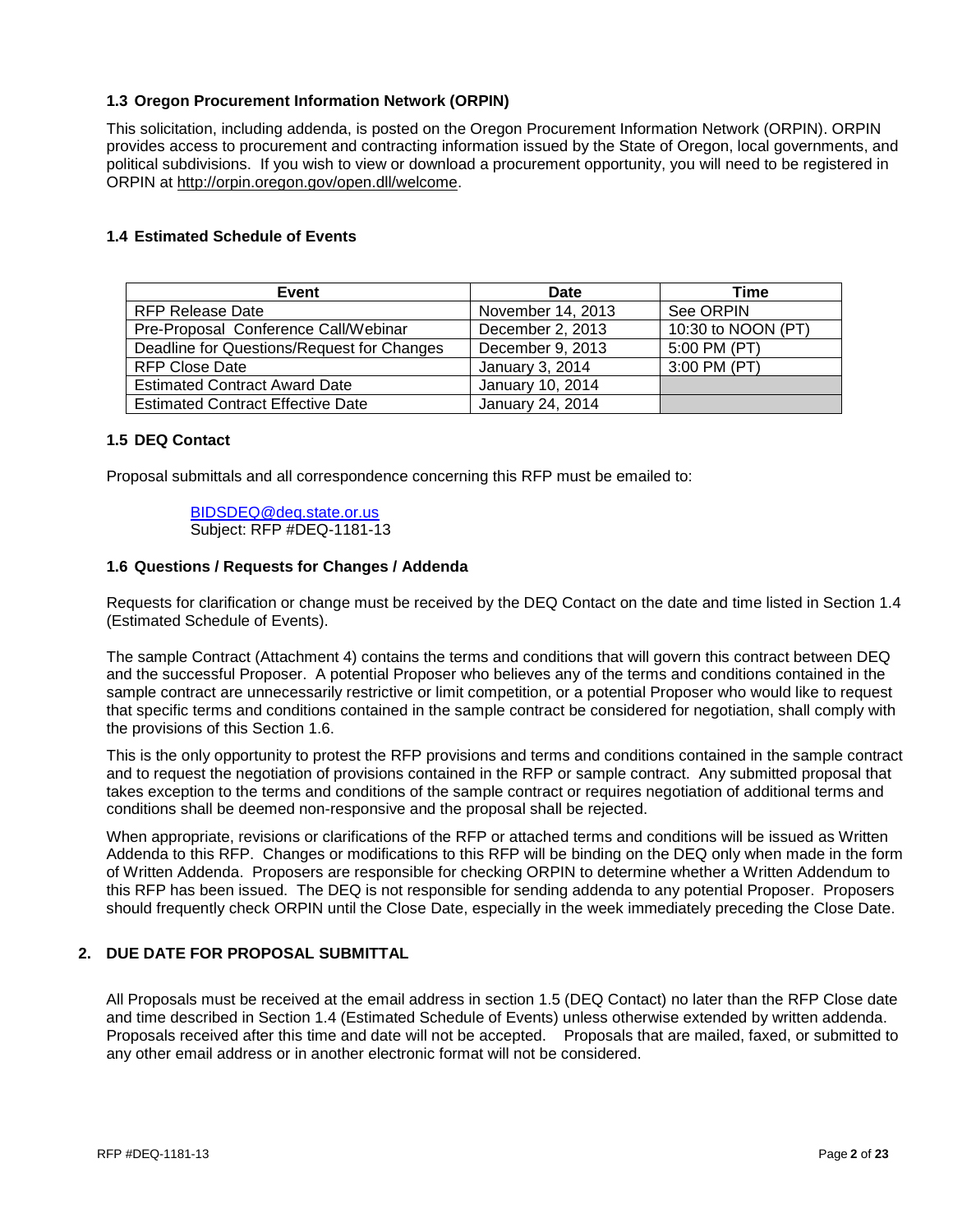# **3. BACKGROUND**

As part of the development of Oregon's Materials Management *[2050 Vision and Framework for Action](http://www.deq.state.or.us/lq/pubs/docs/sw/2050vision/MaterialsManagementinOregon.pdf)* (for background information, see also: [http://www.oregon.gov/deq/lq/Pages/SW/2050-Vision.aspx\)](http://www.oregon.gov/deq/lq/Pages/SW/2050-Vision.aspx), an analysis was done of the materials currently being disposed of in Oregon in terms of potential energy and greenhouse gas savings that could be gained by recovery and utilization. In that analysis, food waste showed a significant potential for greenhouse gas reduction through recovery and composting, due in large part to the avoidance of methane production when landfilled.

The 2050 Vision also guides the state to seek the "Highest and Best Use" for a material. That is defined here as that use of a material that maximizes the savings of energy and natural resources and minimizes environmental damage and risk to human health. In deciding which is the highest and best use for a material, a key factor is to consider what materials the recovered material is substituting for, and what the impacts of those "displaced" materials are. Using a recovered material in place of a material with high energy requirements, toxicity, and/or other impacts will have greater benefits than would be the case for using the recovered material in place of a material with low energy requirements, toxicity, or other impacts.

Oregon has a well-established and mature composting industry. There is now public and private interest in the state in utilizing Anaerobic Digestion (AD) technology for energy recovery and production of soil amendments from its byproducts. Landfill operators have made investments in Landfill Gas (LFG) recovery that is largely generated by decomposition of food wastes, and in-sink disposal interests have been promoting that mechanism as an environmentally-preferred system. This study is vital to the state's ability to make informed decisions about which technology's infrastructure for handling food wastes should be encouraged through policy.

DEQ and others are interested in better understanding environmental impacts of current and developing options for managing food waste. DEQ's initial scan of the existing literature indicated that is likely difficult to easily synthesize data, because many studies use different boundary systems and accounting conventions, assumptions and data points. Further, literature on the benefits of compost and digestate associated with their use displacing other chemical inputs, conserving water, etc. did not appear to be well-developed and the benefits appeared to depend on how and where the compost/digestate is used, and varied between markets and geographic areas.

For this project, DEQ has partnered with Metro, a metropolitan service district in the three-county Portland, Oregon region. Metro's Sustainability Center advances the region's efforts to reduce greenhouse gas emissions, conserve natural resources, and protect the environment and human health, and has provided substantial funding for this study. DEQ has data on food waste feedstocks generated across the state. Metro recently contracted for a study "Examining the Feasibility of Increasing Compost Use on Food Crops" that may help to inform Oregon compost utilization and potential.

# **4. SCOPE OF WORK**

The selected Contractor must provide the following deliverables:

- 1. Develop a draft report that includes:
	- a. A current literature review for relevant Life Cycle Analyses (LCAs) that evaluate one or more of the targeted food waste treatments (aerobic composting, source-separated anaerobic digestion, sink-ground sewage treatment at WWTP, landfill). Factors to assess are:
		- Energy;
		- Greenhouse gases;
		- Agricultural practices/soil productivity, including impacts on soil properties: plant nutrient availability, carbon storage, water holding capacity and pest resistance, compared to the potential displacement impacts of any commonly-used substitutes such as synthetic fertilizers, pesticides, etc.

The analysis must summarize the existing literature, provide comparisons by waste treatment type and also identify any gaps in the research. The analysis must also describe the methods used to deal with the problem of isolating solely the impacts of the food waste fraction from mixed organics feedstocks on the above-listed assessment factors. "Food Waste" is defined for purposes of the study as food or trimmings that, after wholesale or retail distribution, were deemed not fit for consumption. It also includes soiled paper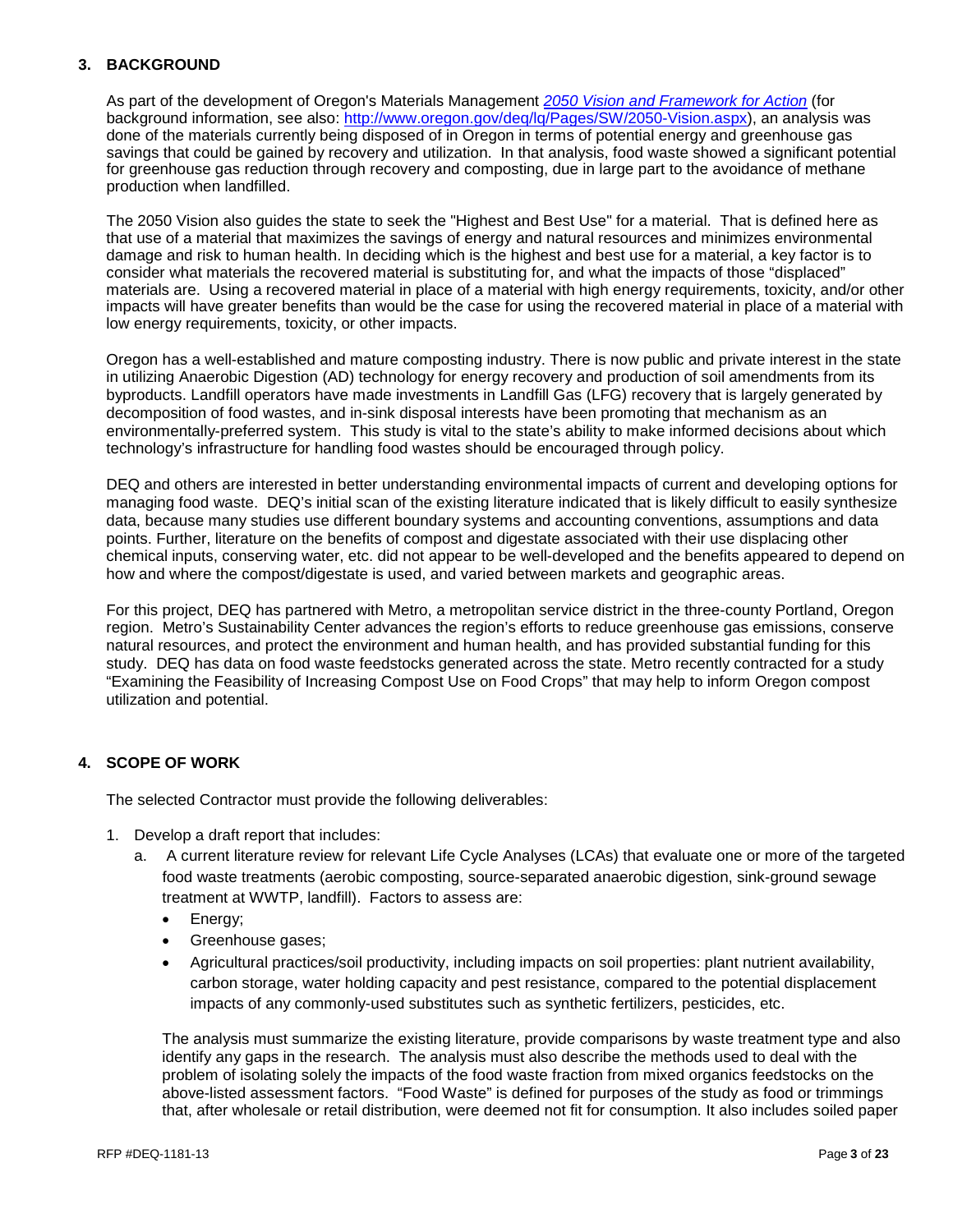incidental to preparation or consumption (such as paper towels and napkins), but does not include packaging.

- b. Identification and analysis of all the current end uses, as well as potential applications for compost/digestate in Oregon, with a particular focus on the magnitude of likely benefits, such as fertilizer and pesticide displacement, improved water retention resulting in reduced water use, benefits in carbon reduction or sequestration, etc..
- 2. Produce a draft report of meta-analysis. The meta-analysis will provide a quantitative evaluation and summation of the literature results, with adjustments as appropriate to results of existing studies to account for factors such as:
	- a. Inconsistent accounting boundaries and approaches (e.g., some studies may include fertilizer displacement while others do not);
	- b. Inconsistent modeling assumptions and key data points (e.g., greenhouse gas emissions from landfills);
	- c. Oregon-specific conditions, in particular, how compost/digestate is used in Oregon, carbon intensity of marginal energy offsets, and landfill conditions.
- 3. Final report

After a project contract is executed in January, 2014, the selected Contractor will be required to attend a project kick-off meeting; at a minimum, the project manager will be required to appear in person at the meeting to be held at DEQ's Portland, OR Headquarters. Other key team members are invited to attend in person, but may also attend by phone/video conference. Developing the reports required in this project will be an iterative process. All necessary subsequent project meetings will be held by conference or video conference call to reduce the project's cost and environmental footprint. DEQ will provide some leads of possible sources of studies to analyze. Contractor will compile initial information on a number of the items listed above in preparation for at least one meeting with the DEQ project team in February, 2014. DEQ will provide input regarding the information, the contractor will compile more information and finalize the LCA review and analysis, and then meet again with DEQ by March 28, 2014 to present and discuss the draft report and proposed meta-analysis approach. DEQ will review this report and plan internally and with stakeholder and partner input that will be shared with Contractor in April, 2014. At that time, direction for the meta-analysis will be given, and Contractor will then work to prepare a final draft report to be presented by May 30, 2014 for DEQ, partner and stakeholder review. Based on feedback from this review process, a final report will be prepared and must be presented to DEQ by June 30, 2014.

# **4. PROPOSAL REQUIREMENTS**

Proposals must be in the format outlined in Section 5.1 (General Requirements for Proposals), contain all of the forms and information in the order listed in Section 5.2 (Proposal Format and Content), be received by the date and time indicated in Section 1.4, and comply with all other requirements listed elsewhere in this RFP. *Failure to follow these instructions may cause disqualification.*

# **5.1 General Requirements for Proposals.**

The electronic copy submitted must be prepared to allow printing on standard 8 1/2 by 11 inch paper and be a PDF or Microsoft Word document. *Proposals in another electronic format, mailed, hand delivered, faxed, or submitted to any other email address than listed in Section 1.5 above will not be considered.* 

**Important** The Proposal may not exceed 10 (ten) pages in length, excluding the Proposal Cover Sheet, project description forms, resumes, and exhibits from this limit. The emailed proposal must be under 10 MB in size as DEQ's email system will block emails with large attachments. Alternatively, Proposers may "zip" multiple documents into a single, smaller "zip" file. However, DEQ's email system will automatically delete all files ending with the suffix .zip. As such, Proposers using the "zip" feature should change the file suffix from .zip to .txt and indicate in the body of Proposers email that the file is in reality a .zip file. If larger than 10 MB in size, Proposer must make arrangements in advance to submit the materials electronically.

All exhibits and attachments including, but not limited to, lists, fee schedules, and resumes must also meet these requirements. Do not include standard brochures in the Proposal. The Proposal must be organized and submitted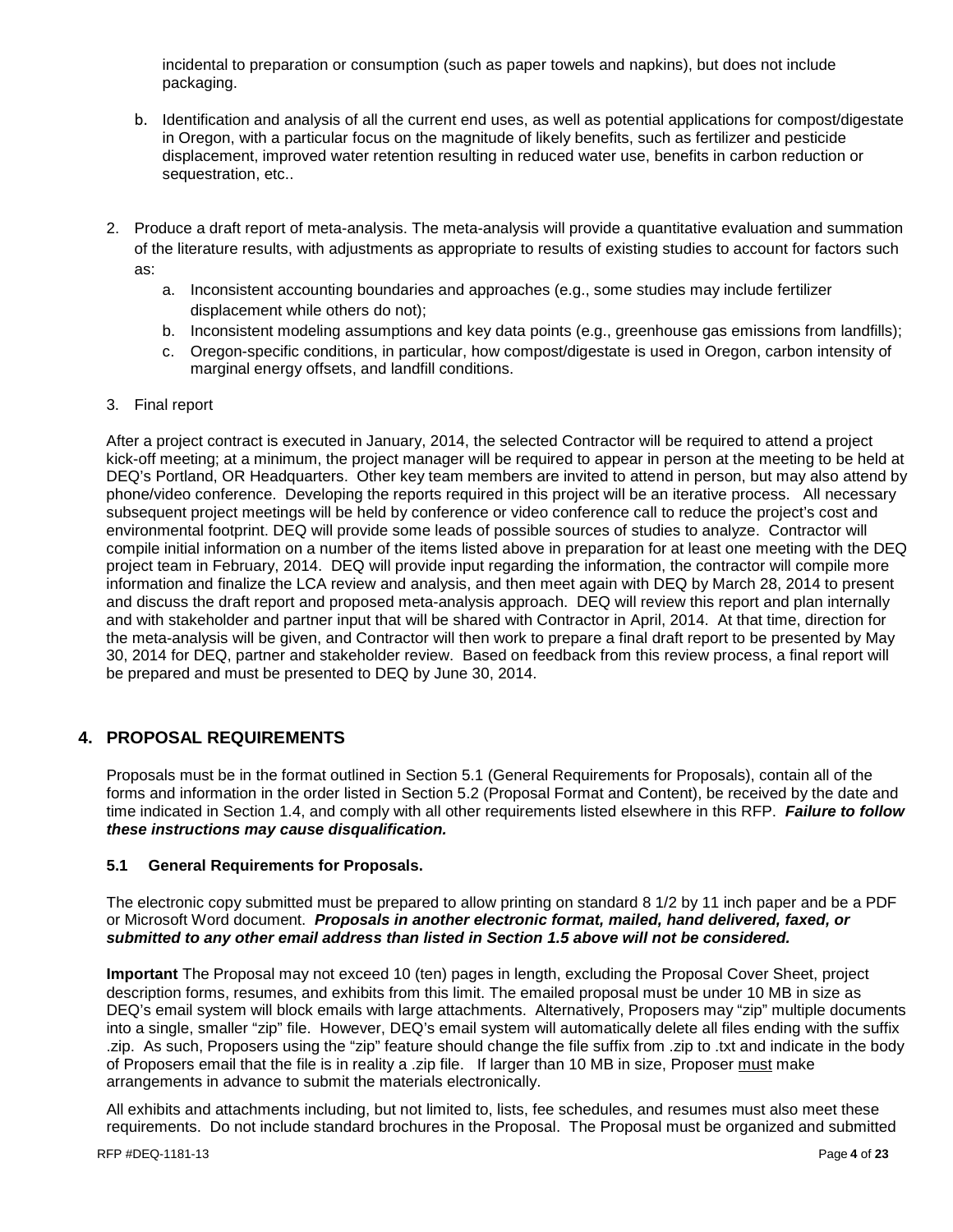in the same order that the information is requested in Section 5.2 below (Proposal Format and Content). Proposer shall not include unnecessary attachments, enclosures, or exhibits.

The DEQ may reject any Proposal not in compliance with all prescribed solicitation procedures and requirements or upon a finding that it is in the public interest to do so. Under no circumstances will the DEQ be responsible for any<br>Proposal costs and expenses incurred in submitting a response to this RFP.5.2 Proposal Format and Proposal costs and expenses incurred in submitting a response to this RFP.5.2 **Content.** The Proposal must include the forms, headings and subsections indicated below and contain all of the information listed. *Proposals omitting any section of required information may be deemed non-responsive.*

**5.2.1 Proposal Cover** Provide a completed and signed Proposal Cover including all the information required in Attachment 1 - Proposal Cover in the same order and with the same headings described.

# **5.2.2 Company Information**

- a. Company Description: Provide a brief description of your company, including its history;
- b. Ownership Changes: If any change in ownership, control, or takeover of the Proposer is anticipated during the twelve months following the Proposal due date, describe the circumstances of such change and indicate when the change will likely occur;
- c. Judgments: Disclose all judgments, pending or expected litigation, and other real or potential financial reversals that might materially affect the viability or stability of your company, or warrant that no such condition is known to exist;
- d. Parent Corporation: Supply a brief description and history of parent corporations, if any. If no parent corporation exists, so indicate; and
- e. Contract Terminations: If your company has had a contract terminated for default during the past five years, all such incidents must be described. Termination for default is defined as a notice to stop performance due to your company's nonperformance or poor performance, and the issue was either (a) not litigated or (b) litigated and such litigation determined your company to be in default. Submit full details of all terminations for default experienced by your company during the past five years, including the other party's name, address, and telephone number. Present your company's position on the matter. The State will evaluate the facts and may, at its sole discretion, reject your Proposal if the facts discovered indicate that completion of a contract resulting from this RFP may be jeopardized by selection of your company. If no such terminations for default have occurred, so indicate.

**5.2.3 Subcontractors** Provide a list of any subcontractors proposed as part of the Project team. Include the company name, address, phone number and, if applicable, their OMWESB #.

**5.2.4 Company Experience**. Attach at least two but not more than six project description forms (Attachment 2) or equivalent. The projects described must be specifically relevant to this Proposal. Ideally, they will indicate company and individual knowledge of and experience with the four targeted organics waste treatments to be evaluated in this study: aerobic composting, anaerobic digestion, sink-disposed sewage treatment, and Landfills. Knowledge of food waste treatment and compost/digestate utilization statewide (Oregon), regionally (West Coast), nationally, and worldwide are all of value.

**5.2.5 Project Plan** Describe how the Proposal will accomplish the activities described in the RFP Scope of Work (Section 4), and include the following:

a. Project team. Provide a list of the specific individuals, including subcontractors, who would be assigned to key positions for this project. Include, by individual, a description of their duties and responsibilities. Attach a résumé for each person identified as a key team member. The resume should be concise and should highlight experience that is relevant to this project. The skills and experience of staff assigned to the project must be comparable to those submitted in the Proposal. DEQ will determine comparability. If a contract results from this Proposal, substitutions or replacement of staff identified as key team members must be approved in advance by DEQ.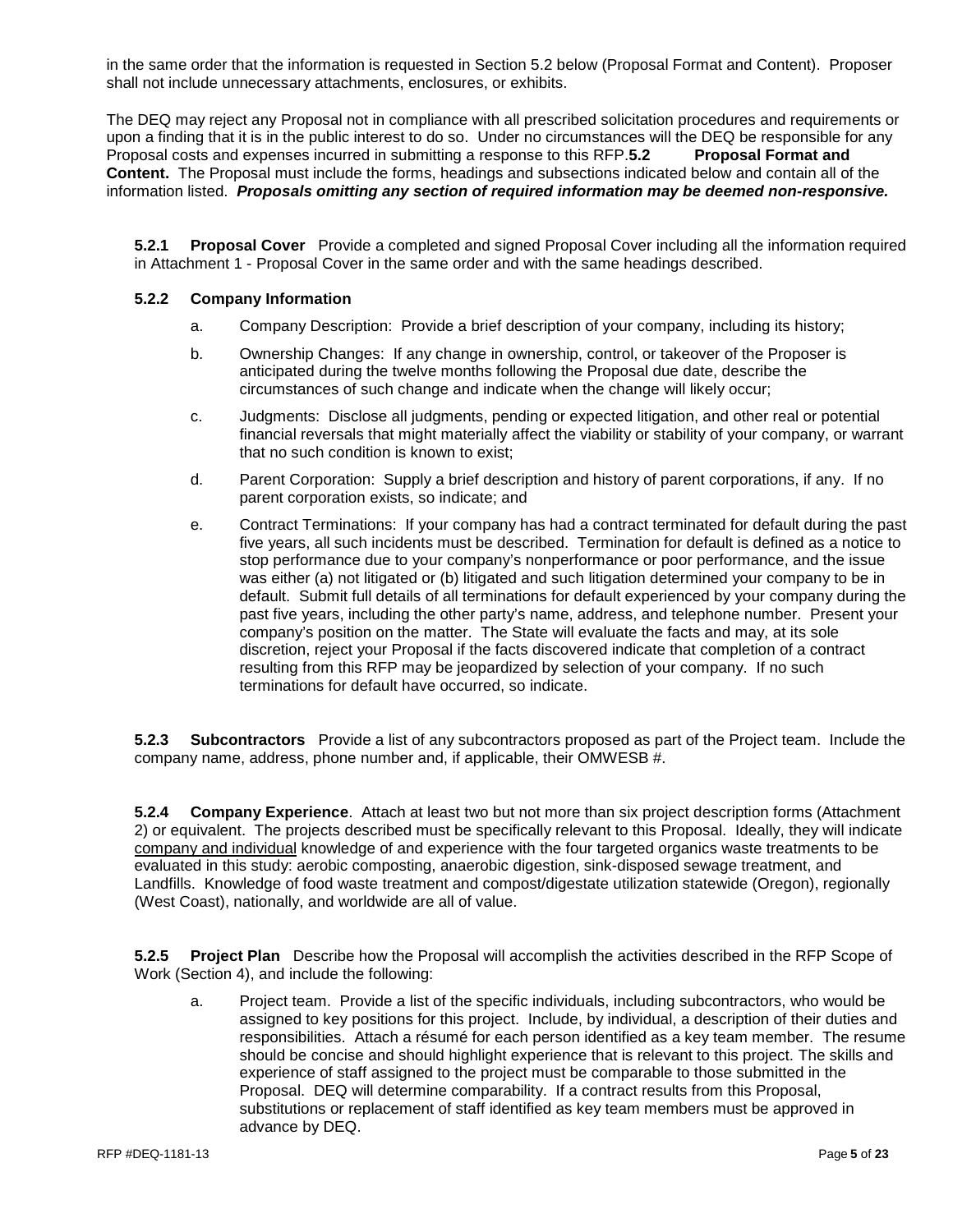- b. Project timeline. Proposals should include information about how the work will be phased to accomplish the tasks outlined in the Scope of Work (Section 4), and should include an overall project timeline and schedule. Identify no fewer than 4 milestones or project deliverables that may be used to gauge progress for the purpose of determining project success and to be used as the basis for interim payments. Indicate the work involved in reaching each milestone and the expected dates of reaching each milestone in terms of working days from the contract effective date. An explanation should be provided if the project timelines proposed are not in accordance with the timeline discussed in the scope of work.
- c. Data sources. Provide information on how you intend to obtain the information that will be compiled as specified in the Scope of Work (Section 4), the sources of the information, the range of the number of studies anticipated to be analyzed, and the experience of the key team member with the data sources relevant to their work scope responsibilities.

**5.2.6 Price Proposal**. Provide a firm fixed price proposal for completion of the tasks described in the Scope of Work (Section 4) and in the Proposer's Project Plan (see Section 5.2.5 above). DEQ's budget for the work described in Section 4 of this RFP is not-to-exceed \$30,000. If additional funding becomes available, DEQ reserves the right to negotiate during the Contractor selection process to expand the scope or to amend the contract to include additional work.

Provide a listing of the classifications of staff for this project and the not-to-exceed billing rate for each classification, plus the key staff individuals assigned to each classification, using the format shown at the top of Attachment 3.

In addition, provide a budget for each separate milestone or project deliverable specified in the Proposer's Project Plan (see Section 5.25 above). The budget must be in the format shown at the bottom of Attachment 3, and specify for each separate milestone or project deliverable, each person working on that item, the estimated hours devoted by that person, and the price (staff hours times hourly billing rate). In addition, specify in the budget the cost of equipment and supplies, travel, and other expenses, if any, that are not covered as normal overhead under staff billing rates, for each separate milestone and project deliverable in the format as shown in Attachment 3. Also include the total for each milestone. The information provided in this price proposal will be used in developing fixed interim payments on completion of each milestone or project deliverable.

**5.2.7 Additional Information.** This optional section may include additional company, team, or Proposal information that the Proposer believes will aid DEQ in evaluating the Proposal. This material may not consist of standard brochures or marketing materials and should be relevant to the evaluation criteria described in Section 6. Pages dedicated to this section will be included in the overall limit of 10 pages.

# **6. PROPOSAL EVALUATION & CONTRACTOR SELECTION**

**6.1 Responsiveness.** To be considered responsive, proposals must substantially comply with all requirements of this RFP, including Mandatory Qualifications (if any), Section 2 Due Date for Proposal Submittal), Section 5 (Proposal Requirements), and all prescribed public solicitation procedures. Proposals that do not comply with the requirements of this RFP or meet all prescribed solicitation procedures will be deemed non-responsive. In making such evaluation, DEQ may waive minor informalities and irregularities.

**6.2 RFP Outcome.** The outcome of the evaluation process may, at DEQ's sole discretion, result in: (a) notice to Proposer(s) of intent to award (b) further steps to gather more information for evaluation; or (c) notification to proposers that the RFP is delayed, suspended, or cancelled.

**6.3 Proposer Availability.** During the evaluation of proposals, proposers must respond to any request for clarification within three business days of the request. Inability of the evaluator to reach a Proposer for clarification and/or failure of a Proposer to respond within the time stated may result in rejection of the Proposal.

**6.4 Evaluation Criteria.** DEQ staff will review and analyze all responsive proposals. DEQ may seek clarification of any Proposal details during the evaluation process. The DEQ will select the contractor with the highest ranking Proposal after conducting an analysis and scoring each Proposal based on the criteria listed below: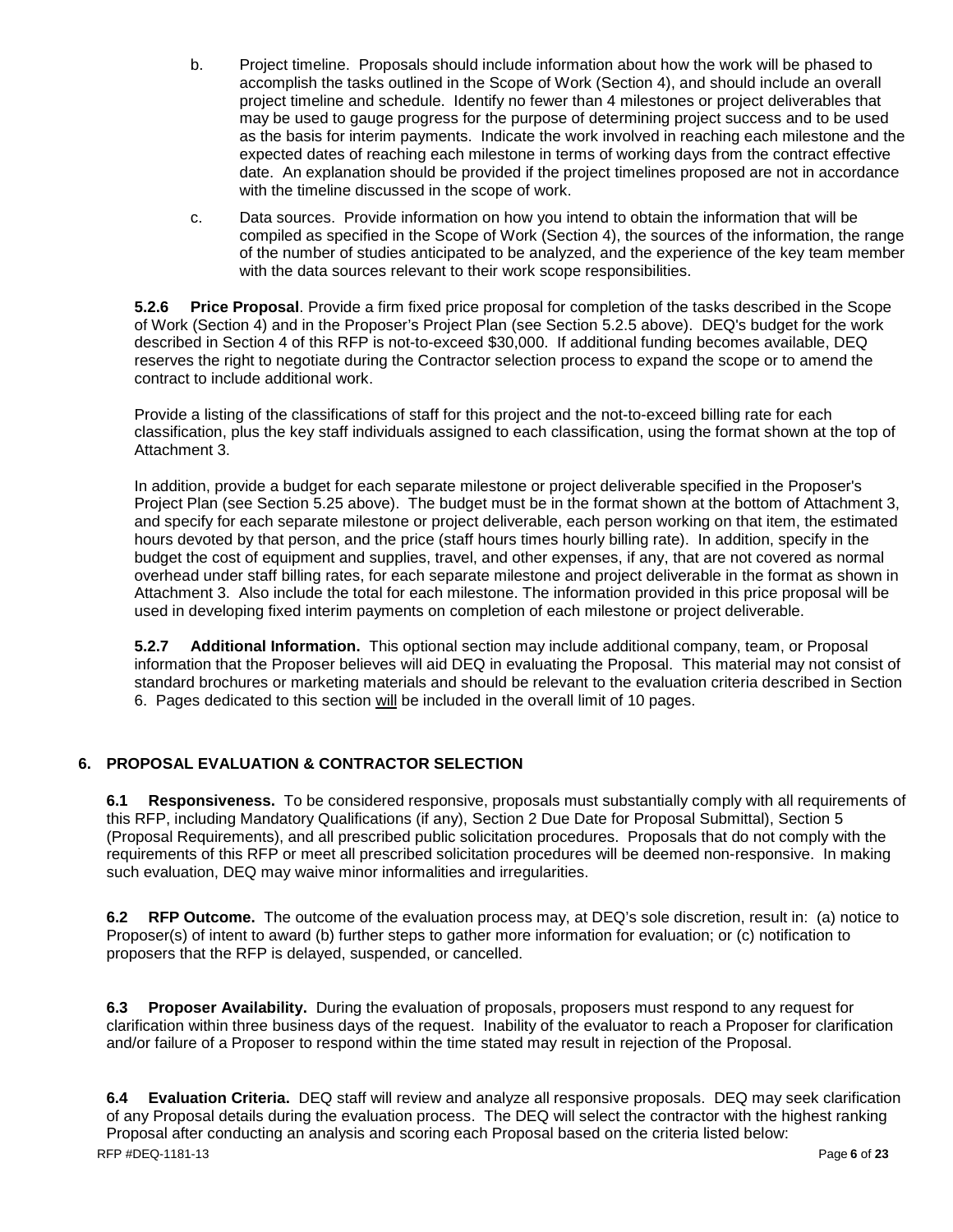|                | <b>Evaluation Criteria</b>                                                                                                                                                                                                                                                                                                                                                                                                                                       | <b>Points</b><br><b>Assigned</b> |  |  |
|----------------|------------------------------------------------------------------------------------------------------------------------------------------------------------------------------------------------------------------------------------------------------------------------------------------------------------------------------------------------------------------------------------------------------------------------------------------------------------------|----------------------------------|--|--|
| $\mathbf{1}$   | Project Plan Response                                                                                                                                                                                                                                                                                                                                                                                                                                            | 0 to 35                          |  |  |
|                | The extent to which the Project Plan provided in response to the<br>requirements of Section 5.2.5 reflects an understanding of the critical<br>activities required to support successful completion of this project, and the<br>ability of the contractor to successfully perform work on schedule.                                                                                                                                                              |                                  |  |  |
| $\overline{2}$ | Experience<br>0 to 35<br>The extent to which the company description (including subcontractors, if<br>listed) and staff résumés reflect appropriate experience.                                                                                                                                                                                                                                                                                                  |                                  |  |  |
| 3              | <b>Key Staff Experience</b><br>The value of key staff, measured as hourly billing rates relative to relevant<br>experience.                                                                                                                                                                                                                                                                                                                                      |                                  |  |  |
| $\overline{4}$ | Cost<br>The Proposer submitting the lowest Price Proposal will receive the<br>maximum available points. Each Proposer submitting a higher Price<br>Proposal will receive a portion of the total amount of points designated for<br>price in accordance with the following formula:<br>$(L/X)^*Y = A$ , where: $X = \text{Price \text{ Proposal being scored}}$<br>L = Lowest Price Proposal scored<br>$Y =$ Maximum possible points (10)<br>$A = Awarded points$ |                                  |  |  |
|                | <b>Total Possible Points</b>                                                                                                                                                                                                                                                                                                                                                                                                                                     | 100                              |  |  |

**6.5 References.** DEQ reserves the right to conduct research on Proposer's past performance, compliance with specifications and contractual obligations, its completion or delivery of service on schedule and its lawful payment of suppliers, subcontractors and employees. Proposals submitted by proposers deemed non-responsible by DEQ in accordance with OAR 125-247-0500 will be disqualified.

# **7. CONTRACT FORMULATION**

**7.1 Sample Contract.** A sample copy of the approved form for a DEQ Personal/Professional Services contract is included as Attachment 4 to this RFP. The sample contract form contains the standard terms and conditions that will govern the contract awarded under this RFP. A final Statement of Work, payment terms, delivery schedule and project specific requirements will be negotiated between the parties based on the selected contractor's Proposal. The project specific insurance requirements are described in Attachment 4, Exhibit B of the sample Contract. The contract becomes effective on the date on which the DEQ and the selected contractor have executed it.

# **7.2 Contract Amendments.**

In accordance with OAR 125-246-0560, the DEQ reserves the right to amend the Contract to extend its term, to modify the statement of work to address activities related to the scope of services described in the solicitation documents, to modify payment terms as agreed upon by the DEQ and Contractor, or any combination of the foregoing. The terms of the Contract may not be waived or changed except by written amendment signed by all parties and for which all necessary State of Oregon approvals have been obtained.

Situations that might require a Contract Amendment include: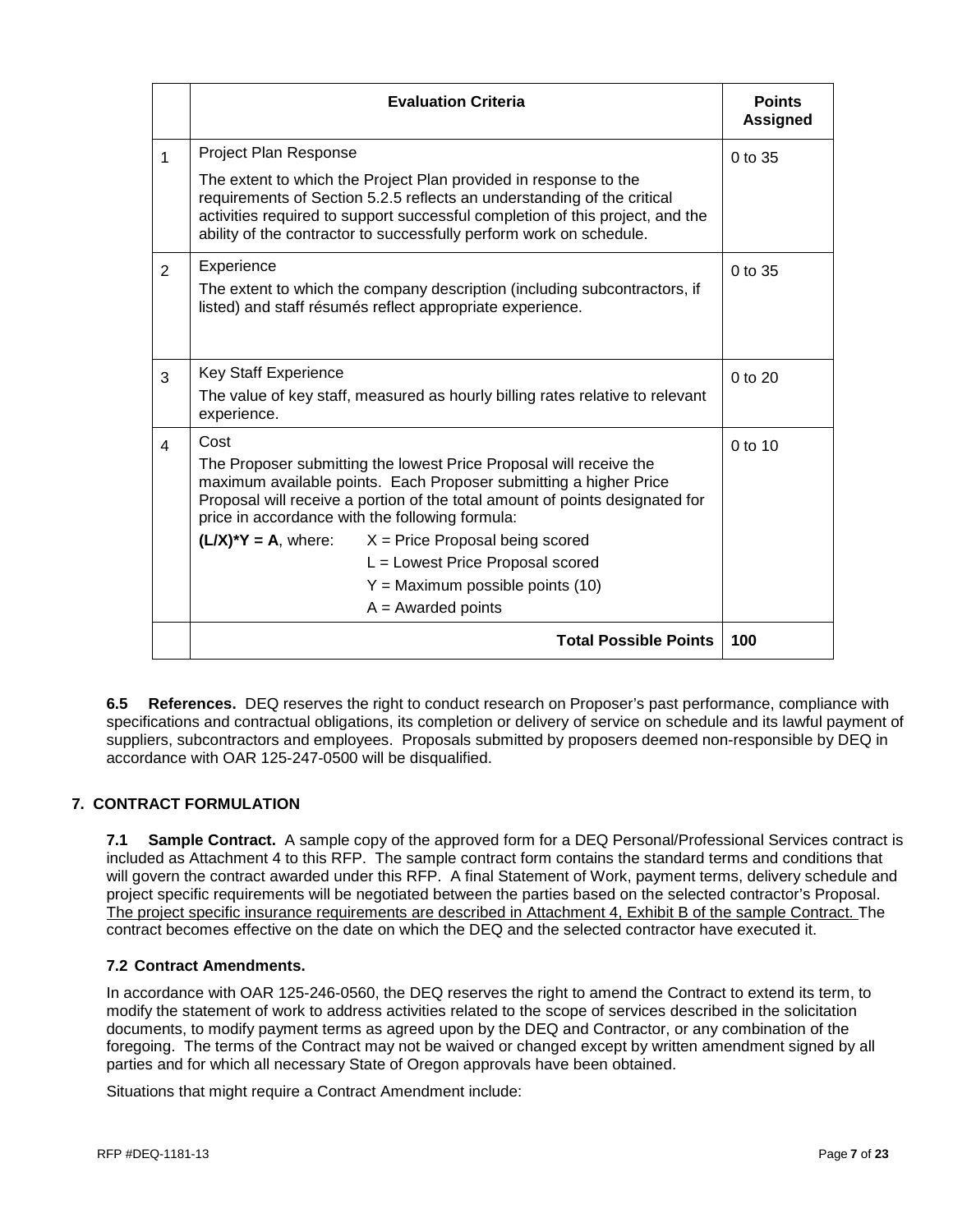- a. The addition of additional work which may include but is not limited to a market analysis of compost utilization potential for food wastes generated in Oregon. DEQ may limit analysis to particular regions, counties, etc. of the state or request the analysis be throughout the entire State of Oregon.
- b. Amendments to delete portions of the work;
- c. Amendments to add funding in the instance of changes to the statement of work and/or contract extension.

# **8. PUBLIC RECORDS**

Following the award of a contract, responses to this RFP are subject to release as public information unless the response or specific information contained therein is identified as exempt from public disclosure. Proposer is advised to consult with legal counsel regarding disclosure issues.

If a Proposer believes that any portion of a Proposal contains any information that is considered a trade secret under ORS Chapter 192.501(2), or otherwise is exempt from disclosure under the Oregon Public Records Law, ORS 192.410 through 102.505, each page containing such information must include the following:

"This data is exempt from disclosure under the Oregon Public Records Law pursuant to ORS 192, and is not to be disclosed except in accordance with the Oregon Public Records Law, ORS 192.410 through 192.505."

DEQ will take reasonable measures to hold in confidence all such labeled information and documentation. The State shall not be liable for release of any information when required by law or court order to do so, whether pursuant to Oregon Public Records Law or otherwise. The State shall also be immune from liability for disclosure or release of information under the circumstances set out in ORS 646.473(3).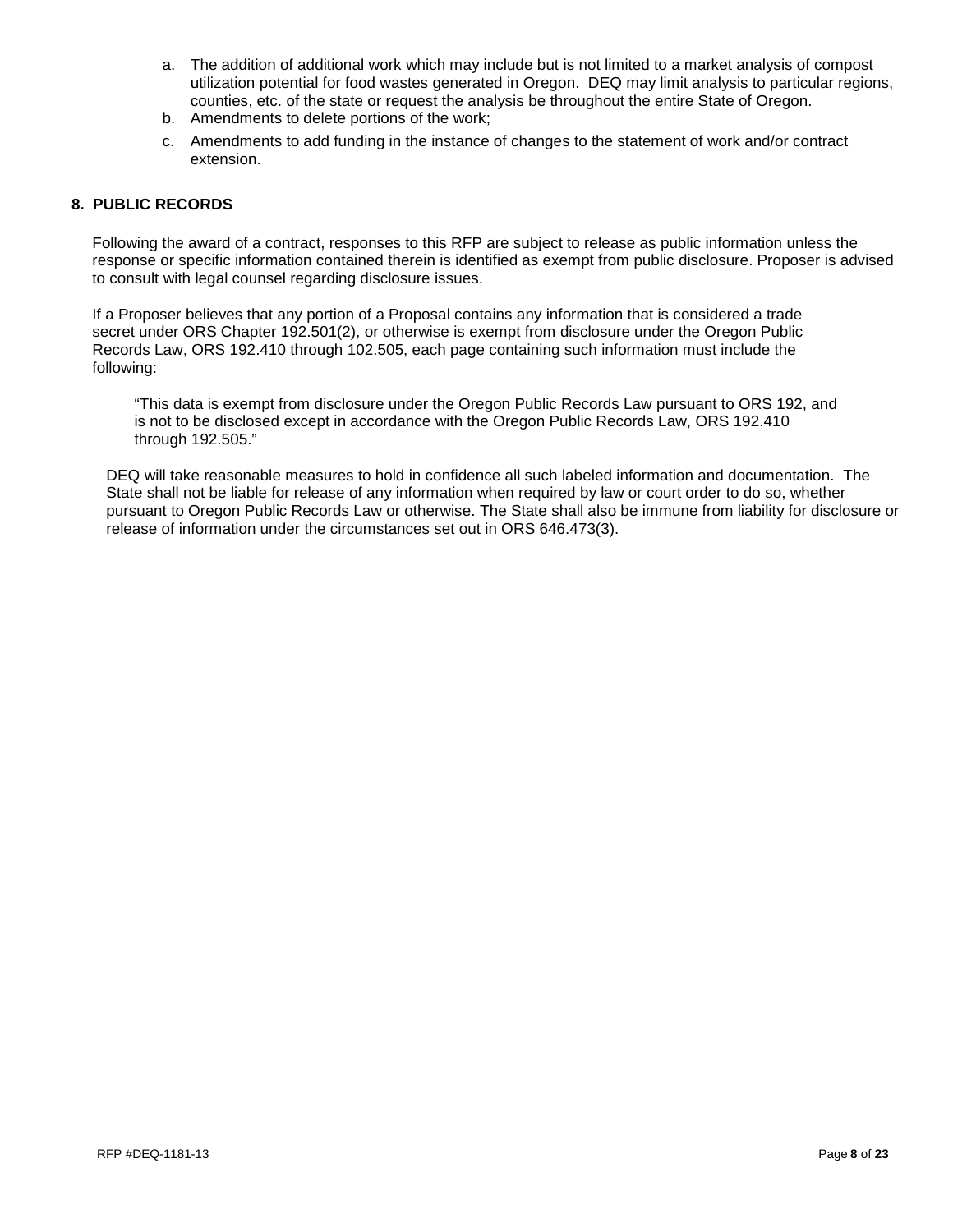### **Attachment 1**

# **PROPOSAL COVER SHEET**

# **STATE OF OREGON DEPARTMENT OF ENVIRONMENTAL QUALITY REQUEST FOR PROPOSAL (RFP) # DEQ-1181-13**

# **PART I – GENERAL INFORMATION**

| RFP#:                   |                                   |                                                                                                                                                                                                                                |  |
|-------------------------|-----------------------------------|--------------------------------------------------------------------------------------------------------------------------------------------------------------------------------------------------------------------------------|--|
|                         |                                   |                                                                                                                                                                                                                                |  |
|                         |                                   |                                                                                                                                                                                                                                |  |
|                         |                                   |                                                                                                                                                                                                                                |  |
|                         |                                   |                                                                                                                                                                                                                                |  |
| ORPIN #:                | (Not required for Subcontractors) |                                                                                                                                                                                                                                |  |
| OMWESB #:<br>Business.) |                                   | (If certified by the OR Office of Minority, Women, and Emerging Small Business as<br>a Disadvantaged Business Enterprise, Minority Business Enterprise/Women Business Enterprise, or Emerging Small                            |  |
|                         |                                   | Provide below the name and title of the person(s) authorized to represent the Proposer in any negotiations. Also<br>provide the name and title of the person(s) authorized to sign any Contract that may result, if different: |  |
|                         | Name                              | Title                                                                                                                                                                                                                          |  |
| Authorized Signer(s):   | Name                              | Title                                                                                                                                                                                                                          |  |
|                         |                                   |                                                                                                                                                                                                                                |  |

**PART II - REPRESENTATIONS, ATTESTATIONS, AND CERTIFICATIONS:** The undersigned further acknowledges, attests and certifies individually and on behalf of the Proposer that:

- 1. No attempt has been made or shall be made by the Proposer to induce any other person or organization to submit or not submit a Proposal.
- 2. Information and prices included in this Proposal shall remain valid for sixty (60) days after the proposal due date or until a Contract is approved, whichever comes first.
- 3. The Proposer understands that all Proposals not withdrawn prior to the RFP Close Date become the property of the State of Oregon as of the Proposal due date and Proposer grants the State the right to use all information contained therein.
- 4. The Proposer acknowledges receipt of all Addenda issued under the RFP.
- 5. Proposer does not discriminate in its employment practices with regard to race, creed, age, religious affiliation, sex, disability, sexual orientation or national origin, nor has Proposer or will Proposer discriminate against a subcontractor in the awarding of a subcontract because the subcontractor is a minority, women or emerging small business (MWESB) enterprise certified under ORS 200.055. Proposer certifies that it will take reasonable steps to ensure that MWESB certified firms are provided an equal opportunity to compete for and participate in the performance of any subcontracts resulting from this procurement.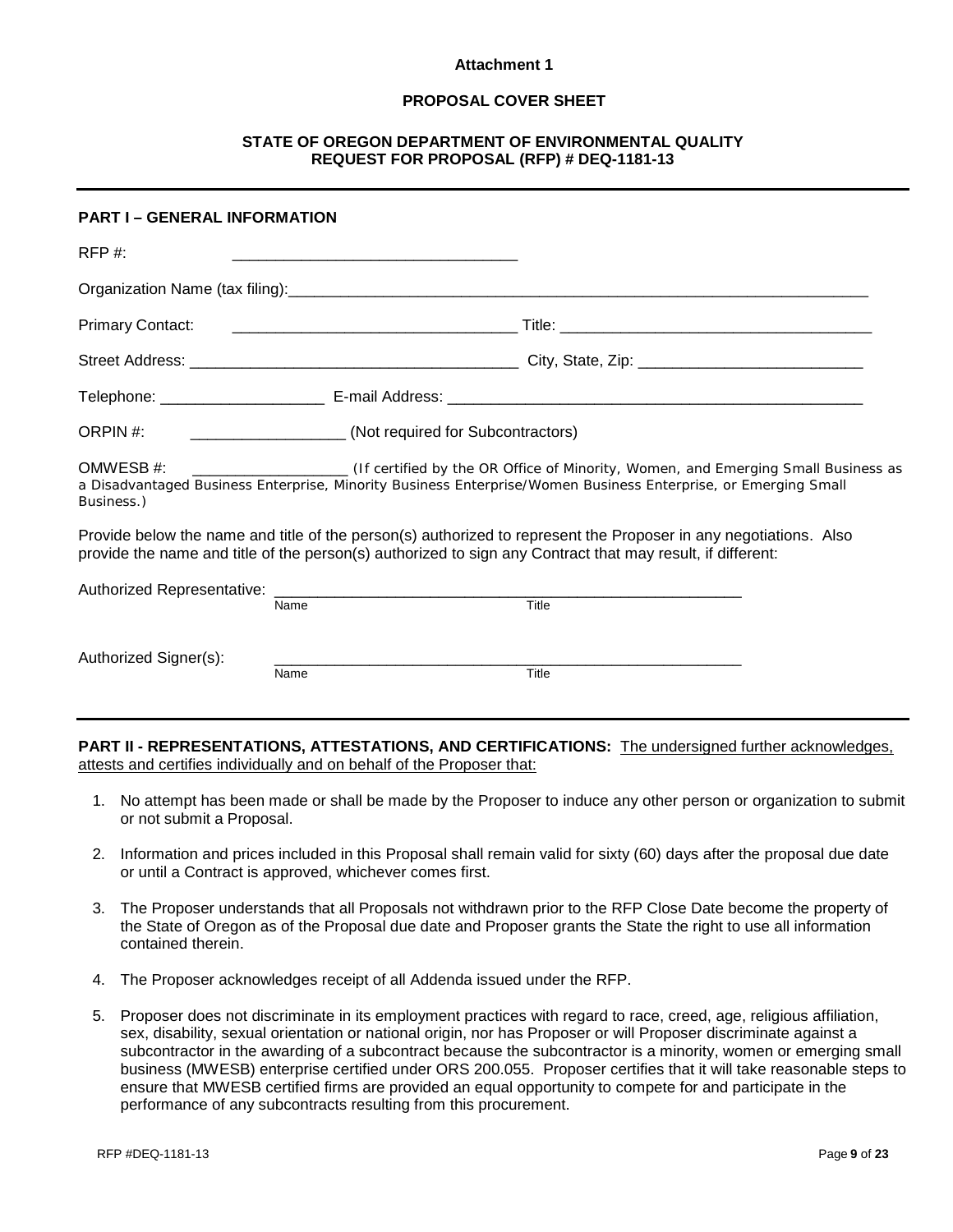- 6. The Proposer, acting through its authorized representative, has read and understands all RFP instructions, specifications, and terms and conditions contained within the RFP, including those in the Sample State of Oregon Personal/Professional Services Contract.
- 7. The Proposer agrees to and shall comply with, all requirements, specifications and terms and conditions contained within the RFP, including all Addenda, if any;
- 8. The Proposal submitted is in response to the specific language contained in the RFP, and Proposer has made no assumptions based upon either (a) verbal or written statements not contained in the RFP, or (b) any previouslyissued RFP, if any.
- 9. The Proposer agrees that if awarded the Contract, Proposer shall be authorized to do business in the State of Oregon at the time of the award;
- 10. Agency shall not be liable for any claims or be subject to any defenses asserted by Proposer based upon, resulting from, or related to, Proposer's failure to comprehend all requirements of the RFP.
- 11. The Agency shall not be liable for any expenses incurred by Proposer in either preparing or submitting its Proposal, or in participating in the proposal evaluation/selection or Contract negotiation process, if any.

PART III - OFFICE OF FOREIGN ASSETS CONTROL AND US DEPARTMENT OF STATE: Proposer and Proposer's employees and agents are not included on:

a) the list entitled "Specially Designated Nationals and Blocked Persons" maintained by the Office of Foreign Assets Control of the United States Department of the Treasury and currently found at <http://www.treas.gov/offices/enforcement/ofac/sdn/> ; or

b) the list entitled "Current List of Designated Foreign Terrorist Organizations of the US Department of State" and currently found at [http://www.state.gov/s/ct/rls/fs/37191.htm.](http://www.state.gov/s/ct/rls/fs/37191.htm)

**PART IV - INSURANCE REQUIREMENTS** Proposer agrees to meet the insurance requirements outlined in Attachment 4, Exhibit B that will be included as a part of any contract issued in response to this RFP.

**PART V – SIGNATURE** The signatory of this Proposal Cover is a duly authorized representative of the Proposer, has been authorized by Proposer to make all representations, attestations, and certifications contained in this Proposal document and all Addenda, if any, issued, and to execute this Proposal document on behalf of Proposer.

By signature below, the undersigned Authorized Representative hereby certifies on behalf of Proposer that all contents of this Proposal Cover and the submitted Proposal are truthful, complete and accurate. Failure to provide information required by the RFP may ultimately result in rejection of the Proposal.

THIS COVER PAGE MAY NOT BE ALTERED. THIS COVER PAGE MUST BE SIGNED IN BLUE OR BLACK INK BY AN AUTHORIZED REPRESENTATIVE OF THE PROPOSER.

Authorized Signature:

Print Name: \_\_\_\_\_\_\_\_\_\_\_\_\_\_\_\_\_\_\_\_\_\_\_\_\_\_\_\_\_\_\_\_\_\_\_\_\_\_\_\_\_\_\_\_\_\_\_\_\_\_\_\_\_\_\_\_\_\_

Title: \_\_\_\_\_\_\_\_\_\_\_\_\_\_\_\_\_\_\_\_\_\_\_\_\_\_\_\_\_\_\_\_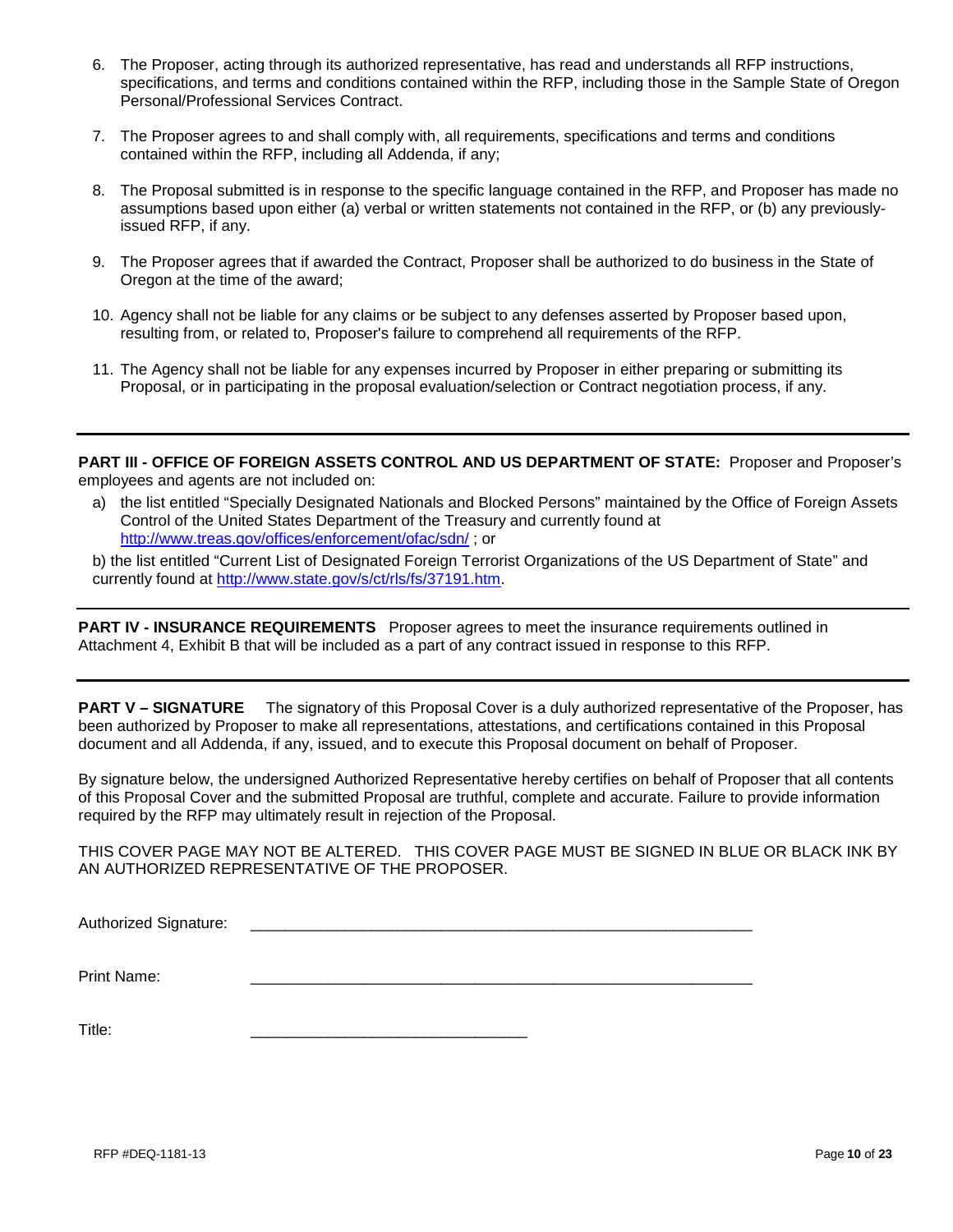### **Attachment 2**

# **PROJECT DESCRIPTION FORM**

### **Project Description Form #\_\_\_\_**

Proposer must provide a minimum of two but not more than six project description forms. The projects provided must be specifically relevant to this Proposal. Ideally, the project will indicate company and project team member knowledge of and experience with LCA methodology and meta-analysis, organic waste processing technologies, and organic amendment utilization in agriculture; statewide (Oregon) and regional (West Coast) knowledge are especially of value.

Under Project Description, please be concise but include enough information for the Proposal evaluation committee to understand the project goals, objectives and outcome. For members of your project team, please note their roles in this project, if any. References listed may be contacted as a part of the evaluation process.

**Project Name:**

**Project Begin and End Dates:**

**Project Description:**

**Project Team Member Participation:**

### **References:**

Company Name: \_\_\_\_\_\_\_\_\_\_\_\_\_\_\_\_\_\_\_\_\_\_\_\_\_\_\_\_\_\_\_\_\_\_\_\_\_\_\_\_\_\_\_\_\_\_\_\_\_\_\_\_\_

Contact Name: **Example 20** and 20 and 20 and 20 and 20 and 20 and 20 and 20 and 20 and 20 and 20 and 20 and 20 and 20 and 20 and 20 and 20 and 20 and 20 and 20 and 20 and 20 and 20 and 20 and 20 and 20 and 20 and 20 and 20

Contact Phone: **Example 20** and 20 and 20 and 20 and 20 and 20 and 20 and 20 and 20 and 20 and 20 and 20 and 20 and 20 and 20 and 20 and 20 and 20 and 20 and 20 and 20 and 20 and 20 and 20 and 20 and 20 and 20 and 20 and 2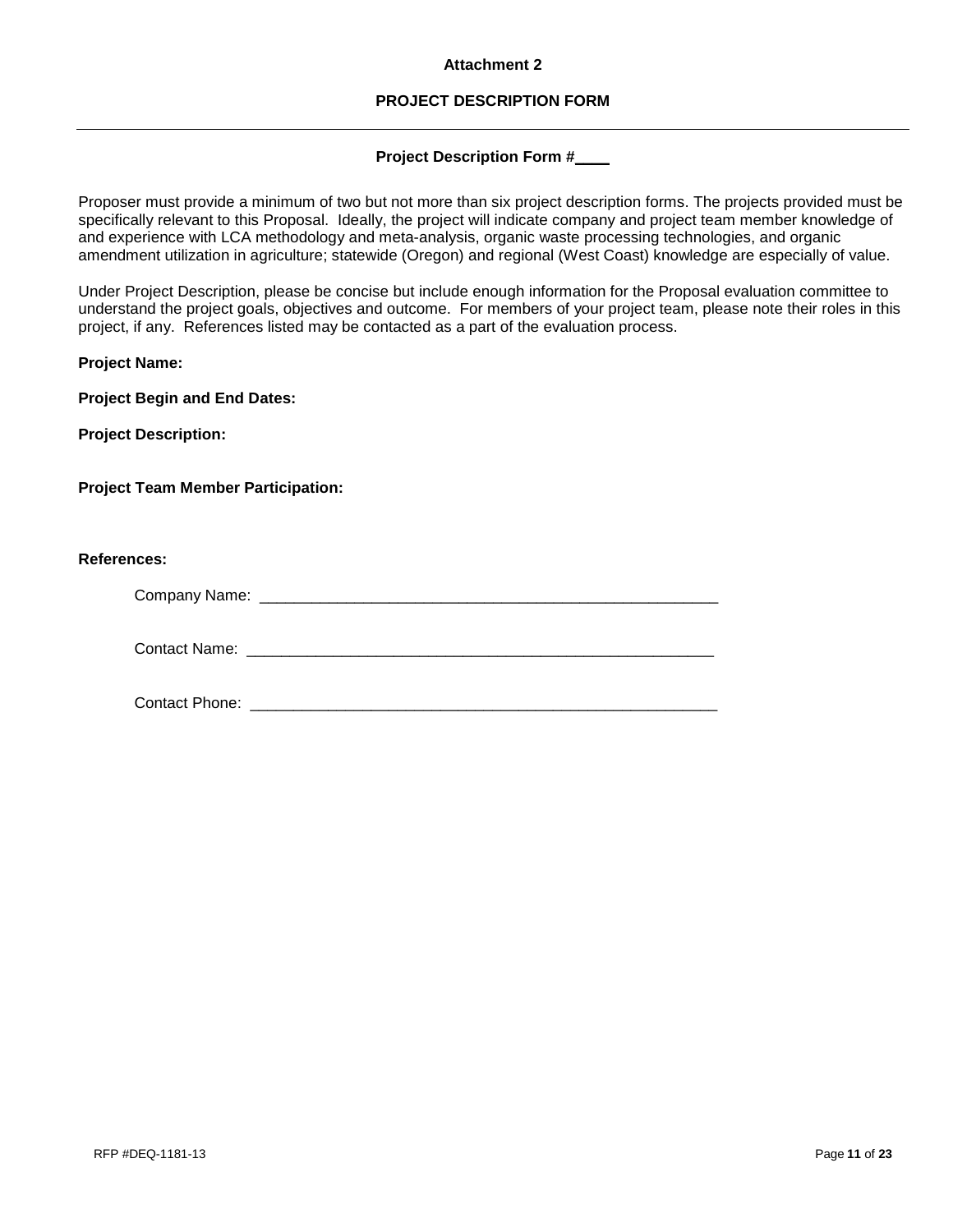### **Attachment 3**

### **PRICE PROPOSAL FORM**

1. Identify classifications and not to exceed hourly rates to be applied by classification for the proposed project team, and also list the key project team members assigned to each classification. Modify the table as needed for the number of classification and key staff involved in your proposal. There may be more than one team member assigned to each classification.

|   | <b>Classification</b> | <b>Not to Exceed</b><br><b>Hourly Rate</b> | <b>Names of Persons Assigned To This</b><br><b>Classification</b> |
|---|-----------------------|--------------------------------------------|-------------------------------------------------------------------|
|   |                       |                                            | a<br>$\mathbf{b}$<br>с                                            |
| ົ |                       |                                            |                                                                   |
| 3 |                       |                                            |                                                                   |
| 4 |                       |                                            |                                                                   |

2. Use the table format below to list the estimated number of hours each staff will spend on each of the project milestones or deliverables listed in the proposal per section 5.2.5 and the total cost of achieving each milestone, including other expenses incurred in working on each milestone/deliverable. Modify the table as needed for the number of milestones and staff you propose. This table can also be turned to landscape mode so that the two sets of rows can be combined and the totals column included if there are not too many milestones to fit.

|                              |       | Milestone 1 |       | Milestone 2 |       | Milestone 3 |       | Milestone 4 |
|------------------------------|-------|-------------|-------|-------------|-------|-------------|-------|-------------|
| Name                         | Hours | Price       | Hours | Price       | Hours | Price       | Hours | Price       |
|                              |       |             |       |             |       |             |       |             |
|                              |       |             |       |             |       |             |       |             |
|                              |       |             |       |             |       |             |       |             |
|                              |       |             |       |             |       |             |       |             |
| Equipment and Supplies \$    |       |             |       |             |       |             |       |             |
| Travel and other expenses \$ |       |             |       |             |       |             |       |             |
| <b>Total per Milestone</b>   |       |             |       |             |       |             |       |             |

|                              |       | Milestone 5<br>(optional) |       | Milestone 6<br>(optional) |       | Milestone 7<br>(optional) |       | Total |
|------------------------------|-------|---------------------------|-------|---------------------------|-------|---------------------------|-------|-------|
| Name                         | Hours | Price                     | Hours | Price                     | Hours | Price                     | Hours | Price |
|                              |       |                           |       |                           |       |                           |       |       |
|                              |       |                           |       |                           |       |                           |       |       |
|                              |       |                           |       |                           |       |                           |       |       |
|                              |       |                           |       |                           |       |                           |       |       |
| Equipment and Supplies \$    |       |                           |       |                           |       |                           |       |       |
| Travel and other expenses \$ |       |                           |       |                           |       |                           |       |       |
| <b>Total per Milestone</b>   |       |                           |       |                           |       |                           |       |       |

| Grand total (fixed bid price) |  |
|-------------------------------|--|
|-------------------------------|--|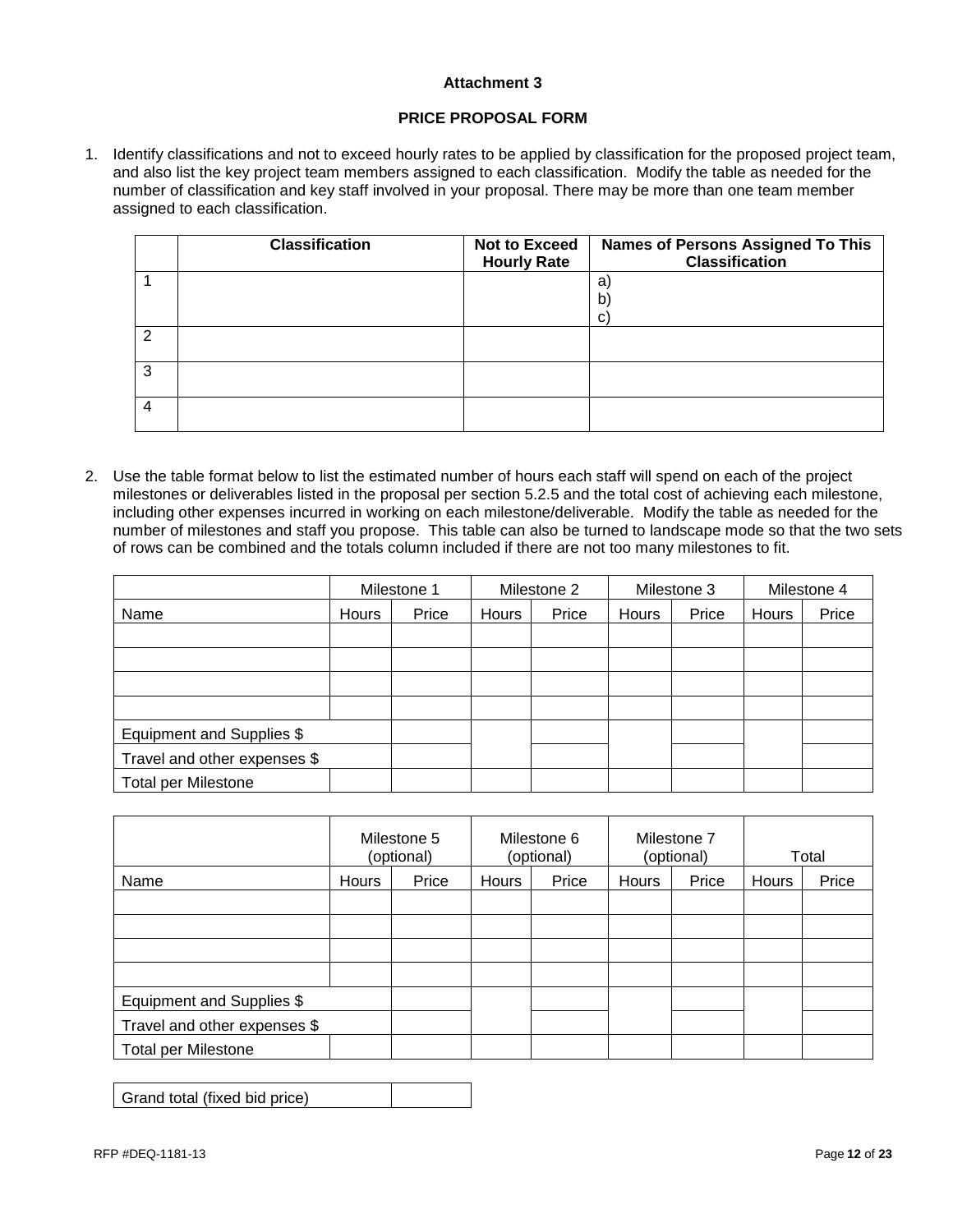# **Attachment 4 – Sample Contract**

#### **STATE OF OREGON PERSONAL/PROFESSIONAL SERVICES CONTRACT <TITLE>**

This Contract is between the State of Oregon, acting by and through its Department of Environmental Quality, hereafter called Agency or DEQ, and **hereafter called Contractor.** Agency's Contract Administrator for this Contract is

|                                                                | <b>CONTRACTOR DATA</b> | <b>DEQ DATA</b>                |                                            |  |
|----------------------------------------------------------------|------------------------|--------------------------------|--------------------------------------------|--|
| I <mark>Project Officer: I</mark><br>Organization:<br>Address: |                        | <b>Contract Administrator:</b> | <b>Department of Environmental Quality</b> |  |
| Phone:                                                         | Fax:                   | Phone:                         | Fax:                                       |  |
| Email:                                                         |                        | Email:                         |                                            |  |

**1. Contract Period**. This Contract shall become effective on the date this Contract has been fully executed by every party and, when required, approved by the Department of Administrative Services and the Department of Justice. Unless extended or terminated earlier in accordance with its terms, this Contract shall terminate when Agency accepts Contractor's completed performance or on whichever date occurs last. Contract termination shall not extinguish or prejudice Agency's right to enforce this Contract with respect to any default by Contractor that has not been cured.

**2. Statement of Work**. Contractor shall perform the work (the "Work") as set forth in the Statement of Work, which includes the delivery schedule for such Work, and that is attached hereto as Exhibit A. Contractor shall perform the Work in accordance with the terms and conditions of this Contract.

#### **3. Consideration**

- **a**. The maximum, not-to-exceed compensation payable to Contractor under this Contract, which includes any allowable expenses, is . Agency will not pay Contractor any amount in excess of the not-to-exceed compensation of this Contract for completing the Work, and will not pay for Work performed before the date this Contract becomes effective or after the termination of this Contract. If the maximum compensation is increased by amendment of this Contract, the amendment must be fully effective before Contractor performs Work subject to the amendment.
- **b**. Interim payments to Contractor shall be subject to ORS 293.462, and shall be made in accordance with the payment schedule and requirements in Exhibit A.
- **c**. Agency will pay only for completed Work that is accepted by Agency.

**4. Contract Documents**. This Contract consists of the following documents, which are listed in descending order of precedence: this Contract less all exhibits, attached Exhibit A (the Statement of Work), Exhibit B (Required Insurance), Exhibit C (Independent Contractor Certification Statement), Exhibit D (Provisions Required by Federal Law), Exhibit E (the RFP) and Exhibit F (the Proposal). *[NOTE: it may be appropriate to include additional Exhibits if additional documents are necessary to describe Contractor's obligations, or it may not be necessary to use all of the Exhibits listed here. Consult with Agency Contracts Coordinator if you have any questions]*. Exhibits A are attached hereto and incorporated herein by this reference.

#### **5. Independent Contractor; Responsibility for Taxes and Withholding**

- **a**. Contractor shall perform all Work as an independent contractor. The Agency reserves the right (i) to determine and modify the delivery schedule for the Work and (ii) to evaluate the quality of the Work Product; however, the Agency may not and will not control the means or manner of Contractor's performance. Contractor is responsible for determining the appropriate means and manner of performing the Work.
- **b**. If Contractor is currently performing work for the State of Oregon or the federal government, Contractor by signature to this Contract, represents and warrants that: Contractor's Work to be performed under this Contract creates no potential or actual conflict of interest as defined by ORS 244 and no statutes, rules or regulations of the state or federal agency for which Contractor currently performs work would prohibit Contractor's Work under this Contract.
- **c.** Contractor understands and agrees that it is not an "officer", "employee", or "agent" of the Agency, as those terms are used in ORS 30.265.
- **d.** Contractor shall be responsible for all federal or state taxes applicable to compensation or payments paid to Contractor under this Contract and, unless Contractor is subject to backup withholding, Agency will not withhold from such compensation or payments any amount(s) to cover Contractor's federal or state tax obligations. Contractor is not eligible for any social security, unemployment insurance or workers' compensation benefits from compensation or payments paid to Contractor under this Contract, except as a self-employed individual.

#### **6. Subcontracts, Successors, and Assignments**

**a**. Contractor shall not enter into any subcontracts for any of the Work required by this Contract without Agency's prior written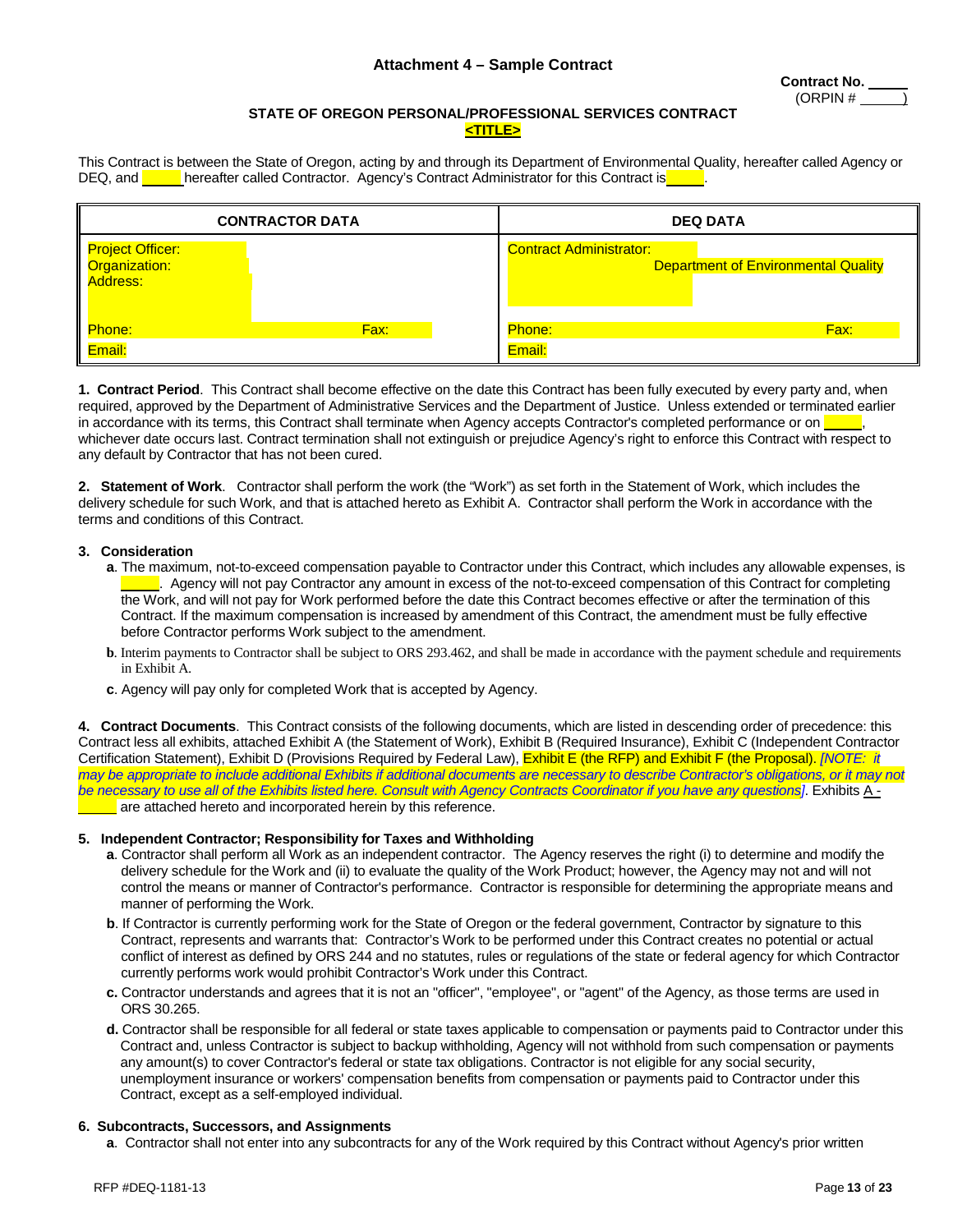consent. In addition to any other provisions Agency may require, Contractor shall include in any permitted subcontract under this Contract provisions to ensure that Agency will receive the benefit of subcontractor performance as if the subcontractor were the Contractor with respect to Sections 5, 6, 7, 9, 10, 11, 14, 15, 16, 18, and 23. Agency's consent to any subcontract shall not relieve Contractor of any of its duties or obligations under this Contract.

- **b**. The provisions of this Contract shall be binding upon and inure to the benefit of the parties, their respective successors, and permitted assigns, if any.
- **c**. Contractor shall not assign, delegate or transfer any of its rights or obligations under this Contract without Agency's prior written consent.

**7. No Third Party Beneficiaries**. Agency and Contractor are the only parties to this Contract and are the only parties entitled to enforce the terms of this Contract. Nothing in this Contract gives, is intended to give, or shall be construed to give or provide any benefit or right not held by or made generally available to the public, whether directly, indirectly or otherwise, to third persons unless such third persons are individually identified by name herein and expressly described as intended beneficiaries of the terms of this Contract.

**8. Funds Available and Authorized; Payments**. Contractor shall not be compensated for Work performed under this Contract by any other agency or department of the State of Oregon. Agency certifies that it has sufficient funds currently authorized for expenditure to finance the costs of this Contract within the Agency's current biennial appropriation or limitation. Contractor understands and agrees that Agency's payment of amounts under this Contract is contingent on Agency receiving appropriations, limitations, allotments or other expenditure authority sufficient to allow Agency, in the exercise of its reasonable administrative discretion, to continue to make payments under this Contract.

### **9. Representations and Warranties**.

- **a. Contractor's Representations and Warranties**. Contractor represents and warrants to Agency that (1) Contractor has the power and authority to enter into and perform this Contract, (2) this Contract, when executed and delivered, shall be a valid and binding obligation of Contractor enforceable in accordance with its terms, (3) Contractor has the skill and knowledge possessed by well-informed members of its industry, trade or profession and Contractor will apply that skill and knowledge with care and diligence to perform the Work in a professional manner and in accordance with standards prevalent in Contractor's industry, trade or profession, (4) Contractor shall, at all times during the term of this Contract, be qualified, professionally competent, and duly licensed to perform the Work, (5) all computer hardware and software delivered under this Contract will, individually and in combination, correctly process, sequence, and calculate all date and date-related data for all dates prior to, through and after January 1, 2000, (6) any software products delivered under this Contract that process date or date-related data shall recognize, store and transmit date data in a format which explicitly and unambiguously specifies the correct century, and (7) Contractor prepared its proposal related to this Contract, if any, independently from all other proposers, and without collusion, fraud, or other dishonesty.
- **b. Warranties cumulative**. The warranties set forth in this section are in addition to, and not in lieu of, any other warranties provided.

#### **10. Ownership of Work Product**.

- **a. Definitions.** As used in this Section 10, and elsewhere in this Contract, the following terms have the meanings set forth below: (i) "Contractor Intellectual Property" means any intellectual property owned by Contractor and developed independently from the Work.
	- (ii) "Third Party Intellectual Property" means any intellectual property owned by parties other than Agency or Contractor.
	- (iii) "Work Product" means every invention, discovery, work of authorship, trade secret or other tangible or intangible item and all intellectual property rights therein that Contractor is required to deliver to Agency pursuant to the Work.
- **b. Original Works**. All Work Product created by Contractor pursuant to the Work, including derivative works and compilations, and whether or not such Work Product is considered a work made for hire or an employment to invent, shall be the exclusive property of Agency. Agency and Contractor agree that such original works of authorship are "work made for hire" of which Agency is the author within the meaning of the United States Copyright Act. If for any reason the original Work Product created pursuant to the Work is not "work made for hire," Contractor hereby irrevocably assigns to Agency any and all of its rights, title, and interest in all original Work Product created pursuant to the Work, whether arising from copyright, patent, trademark, trade secret, or any other state or federal intellectual property law or doctrine. Upon Agency's reasonable request, Contractor shall execute such further documents and instruments necessary to fully vest such rights in Agency. Contractor forever waives any and all rights relating to original Work Product created pursuant to the Work, including without limitation, any and all rights arising under 17 USC §106A or any other rights of identification of authorship or rights of approval, restriction or limitation on use or subsequent modifications. In the event that Work Product created by Contractor under this Contract is a derivative work based on Contractor Intellectual Property, or is a compilation that includes Contractor Intellectual Property, Contractor hereby grants to Agency an irrevocable, non-exclusive, perpetual, royalty-free license to use, reproduce, prepare derivative works based upon, distribute copies of, perform and display the pre-existing elements of the Contractor Intellectual Property employed in the Work Product, and to authorize others to do the same on Agency's behalf.

In the event that Work Product created by Contractor under this Contract is a derivative work based on Third Party Intellectual Property, or is a compilation that includes Third Party Intellectual Property, Contractor shall secure on the Agency's behalf and in the name of the Agency an irrevocable, non-exclusive, perpetual, royalty-free license to use, reproduce, prepare derivative works based upon, distribute copies of, perform and display the pre-existing elements of the Third Party Intellectual Property employed in the Work Product, and to authorize others to do the same on Agency's behalf.

**c. Contractor Intellectual Property**. In the event that Work Product is Contractor Intellectual Property, Contractor hereby grants to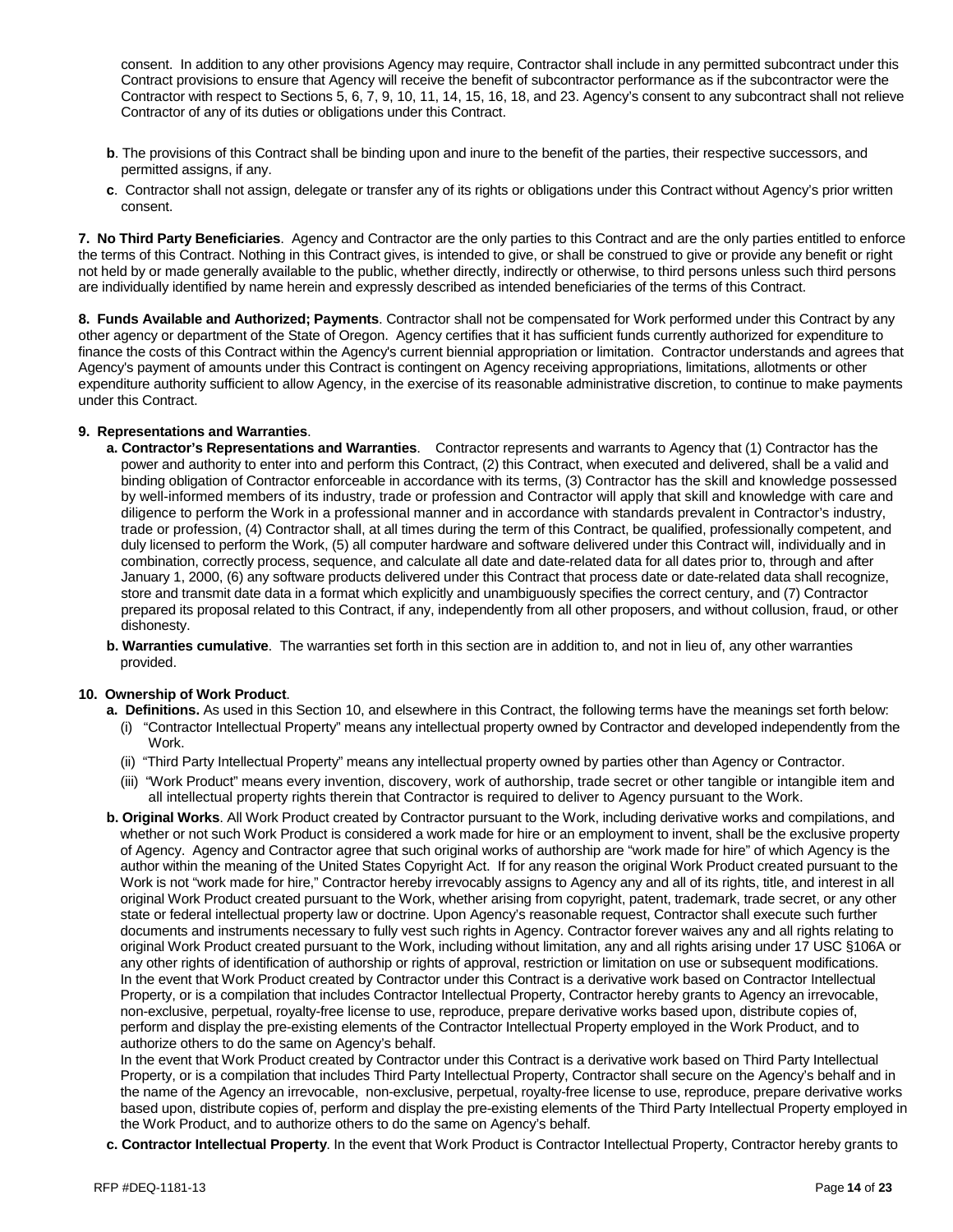Agency an irrevocable, non-exclusive, perpetual, royalty-free license to use, reproduce, prepare derivative works based upon, distribute copies of, perform and display the Contractor Intellectual Property, and to authorize others to do the same on Agency's behalf.

**d. Third Party Works**. In the event that Work Product is Third Party Intellectual Property, Contractor shall secure on the Agency's behalf and in the name of the Agency, an irrevocable, non-exclusive, perpetual, royalty-free license to use, reproduce, prepare derivative works based upon, distribute copies of, perform and display the Third Party Intellectual Property, and to authorize others to do the same on Agency's behalf.

### **11. Indemnity**.

- **a. GENERAL INDEMNITY**.CONTRACTOR SHALL DEFEND, SAVE, HOLD HARMLESS, AND INDEMNIFY THE STATE OF OREGON AND AGENCY AND THEIR OFFICERS, EMPLOYEES AND AGENTS FROM AND AGAINST ALL CLAIMS, SUITS, ACTIONS, LOSSES, DAMAGES, LIABILITIES, COSTS AND EXPENSES OF ANY NATURE WHATSOEVER, INCLUDING ATTORNEYS FEES, RESULTING FROM, ARISING OUT OF, OR RELATING TO THE ACTIVITIES OF CONTRACTOR OR ITS OFFICERS, EMPLOYEES, SUBCONTRACTORS, OR AGENTS UNDER THIS CONTRACT.
- **b. INDEMNITY FOR INFRINGEMENT CLAIMS**. WITHOUT LIMITING THE GENERALITY OF SECTION 11.a, CONTRACTOR EXPRESSLY AGREES TO DEFEND, INDEMNIFY, AND HOLD AGENCY, THE STATE OF OREGON AND THEIR AGENCIES, SUBDIVISIONS, OFFICERS, DIRECTORS, AGENTS, AND EMPLOYEES HARMLESS FROM ANY AND ALL CLAIMS, SUITS, ACTIONS, LOSSES, LIABILITIES, COSTS, EXPENSES, INCLUDING ATTORNEYS FEES, AND DAMAGES ARISING OUT OF OR RELATED TO ANY CLAIMS THAT THE WORK, THE WORK PRODUCT OR ANY OTHER TANGIBLE OR INTANGIBLE ITEMS DELIVERED TO AGENCY BY CONTRACTOR THAT MAY BE THE SUBJECT OF PROTECTION UNDER ANY STATE OR FEDERAL INTELLECTUAL PROPERTY LAW OR DOCTRINE, OR THE AGENCY'S USE THEREOF, INFRINGES ANY PATENT, COPYRIGHT, TRADE SECRET, TRADEMARK, TRADE DRESS, MASK WORK, UTILITY DESIGN, OR OTHER PROPRIETARY RIGHT OF ANY THIRD PARTY; PROVIDED, THAT STATE SHALL PROVIDE CONTRACTOR WITH PROMPT WRITTEN NOTICE OF ANY INFRINGEMENT CLAIM.
- **c. CONTROL OF DEFENSE AND SETTLEMENT**. CONTRACTOR SHALL HAVE CONTROL OF THE DEFENSE AND SETTLEMENT OF ANY CLAIM THAT IS SUBJECT TO SECTIONS 11.a OR 11.b; HOWEVER, NEITHER CONTRACTOR NOR ANY ATTORNEY ENGAGED BY CONTRACTOR SHALL DEFEND THE CLAIM IN THE NAME OF THE STATE OF OREGON OR ANY AGENCY OF THE STATE OF OREGON, NOR PURPORT TO ACT AS LEGAL REPRESENTATIVE OF THE STATE OF OREGON OR ANY OF ITS AGENCIES, WITHOUT FIRST RECEIVING FROM THE OREGON ATTORNEY GENERAL, IN A FORM AND MANNER DETERMINED APPROPRIATE BY THE ATTORNEY GENERAL, AUTHORITY TO ACT AS LEGAL COUNSEL FOR THE STATE OF OREGON, NOR SHALL CONTRACTOR SETTLE ANY CLAIM ON BEHALF OF THE STATE OF OREGON WITHOUT THE APPROVAL OF THE ATTORNEY GENERAL. THE STATE OF OREGON MAY, AT ITS ELECTION AND EXPENSE, ASSUME ITS OWN DEFENSE AND SETTLEMENT IN THE EVENT THAT THE STATE OF OREGON DETERMINES THAT CONTRACTOR IS PROHIBITED FROM DEFENDING THE STATE OF OREGON, OR IS NOT ADEQUATELY DEFENDING THE STATE OF OREGON'S INTERESTS, OR THAT AN IMPORTANT GOVERNMENTAL PRINCIPLE IS AT ISSUE AND THE STATE OF OREGON DESIRES TO ASSUME ITS OWN DEFENSE.
- **12. Insurance**. Contractor shall maintain insurance as set forth in Exhibit B, which is attached hereto.

#### **13. Default; Remedies; Termination.**

- **a. Default by Contractor**. Contractor shall be in default under this Contract if:
	- **(i)** Contractor institutes or has instituted against it insolvency, receivership or bankruptcy proceedings, makes an assignment for the benefit of creditors, or ceases doing business on a regular basis; or
	- **(ii)** Contractor no longer holds a license or certificate that is required for Contractor to perform its obligations under the Contract and Contractor has not obtained such license or certificate within fourteen (14) calendar days after Agency's notice or such longer period as Agency may specify in such notice; or
	- **(iii)** Contractor commits any material breach or default of any covenant, warranty, obligation or agreement under this Contract, fails to perform the Work under this Contract within the time specified herein or any extension thereof, or so fails to pursue the Work as to endanger Contractor's performance under this Contract in accordance with its terms, and such breach, default or failure is not cured within fourteen (14) calendar days after Agency's notice, or such longer period as Agency may specify in such notice.
- **b. Agency's Remedies for Contractor's Default**. In the event Contractor is in default under Section 13.a, Agency may, at its option, pursue any or all of the remedies available to it under this Contract and at law or in equity, including, but not limited to:
	- **(i)** termination of this Contract under Section 13.e(ii);
	- **(ii)** withholding all monies due for Work and Work Products that Contractor has failed to deliver within any scheduled completion dates or has performed inadequately or defectively;
	- **(iii)** initiation of an action or proceeding for damages, specific performance, or declaratory or injunctive relief;
	- **(iv)** exercise of its right of setoff.

These remedies are cumulative to the extent the remedies are not inconsistent, and Agency may pursue any remedy or remedies singly, collectively, successively or in any order whatsoever. If a court determines that Contractor was not in default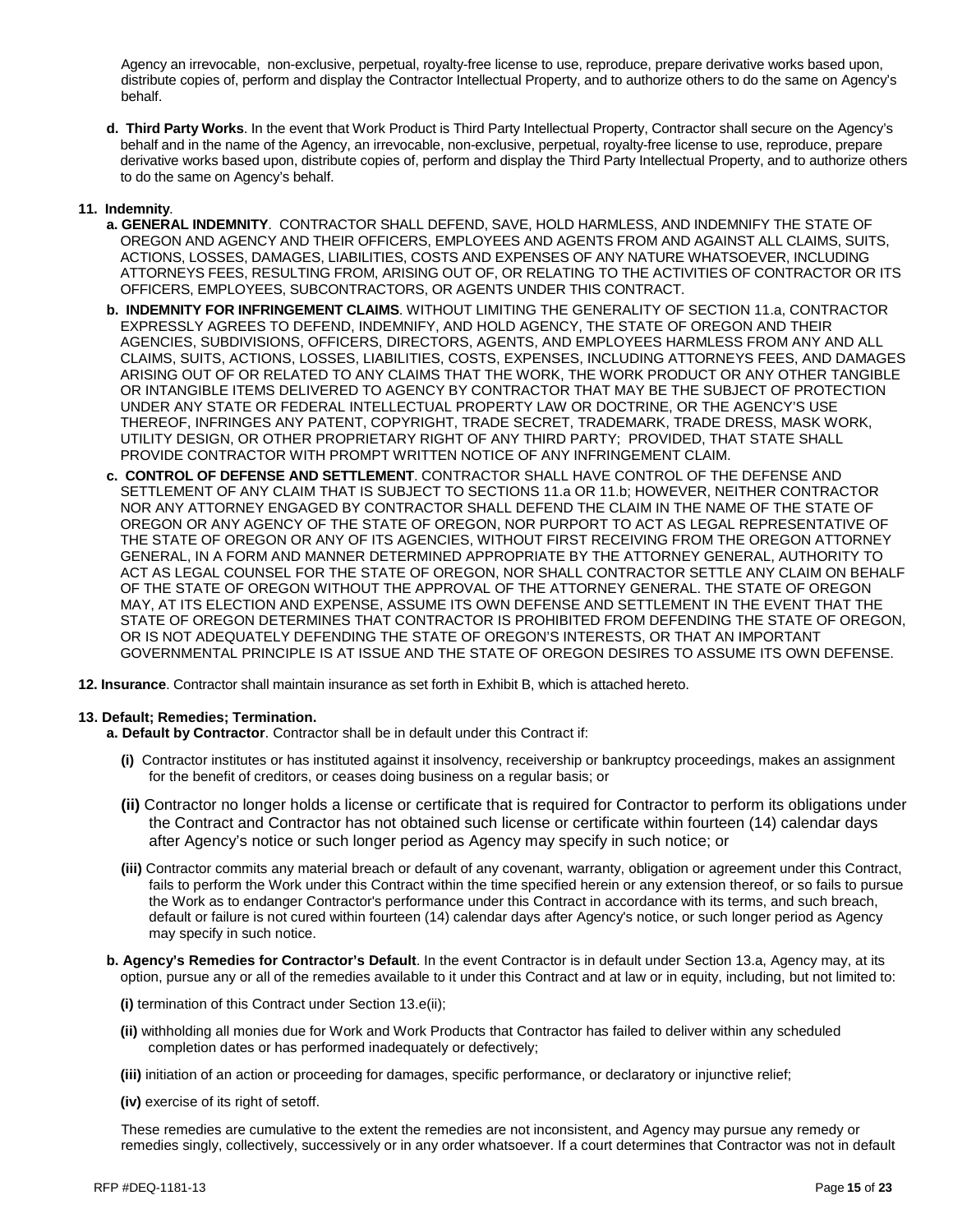under Sections 13.a, then Contractor shall be entitled to the same remedies as if this Contract was terminated pursuant to Section 13.e(i).

- **c. Default by Agency**. Agency shall be in default under this Contract if:
	- **(i)** Agency fails to pay Contractor any amount pursuant to the terms of this Contract, and Agency fails to cure such failure within thirty (30) calendar days after Contractor's notice or such longer period as Contractor may specify in such notice; or
	- **(ii)** Agency commits any material breach or default of any covenant, warranty, or obligation under this Contract, and such breach or default is not cured within thirty (30) calendar days after Contractor's notice or such longer period as Contractor may specify in such notice.
- **d. Contractor's Remedies for Agency's Default**. In the event Agency terminates the Contract under Section 13.e(i), or in the event Agency is in default under Section 13.c and whether or not Contractor elects to exercise its right to terminate the Contract under Section 13.e(iii), Contractor's sole monetary remedy shall be (a) with respect to services compensable on an hourly basis, a claim for unpaid invoices, hours worked within any limits set forth in this Contract but not yet billed, authorized expenses incurred and interest within the limits permitted under ORS 293.462, and (b) with respect to deliverable-based Work, a claim for the sum designated for completing the deliverable multiplied by the percentage of Work completed and accepted by Agency, less previous amounts paid and any claim(s) that Agency has against Contractor. In no event shall Agency be liable to Contractor for any expenses related to termination of this Contract or for anticipated profits. If previous amounts paid to Contractor exceed the amount due to Contractor under this Section 13.d, Contractor shall pay immediately any excess to Agency upon written demand provided in accordance with Section 20.

#### **e. Termination**.

- **(i) Agency's Right to Terminate at its Discretion**. At its sole discretion, Agency may terminate this Contract:
	- (A) For its convenience upon thirty (30) days' prior written notice by Agency to Contractor;
	- (B) Immediately upon written notice if Agency fails to receive funding, appropriations, limitations, allotments or other expenditure authority at levels sufficient to pay for the Work or Work Products; or
	- (C) Immediately upon written notice if federal or state laws, regulations, or guidelines are modified or interpreted in such a way that the Agency's purchase of the Work or Work Products under this Contract is prohibited or Agency is prohibited from paying for such Work or Work Products from the planned funding source.
- **(ii) Agency's Right to Terminate for Cause**. In addition to any other rights and remedies Agency may have under this Contract, Agency may terminate this Contract immediately upon written notice by Agency to Contractor, or at such later date as Agency may establish in such notice, or upon expiration of the time period and with such notice as provided in Section 13.e(ii)(B) and 13.e(ii)(C) below, upon the occurrence of any of the following events:
	- (A) Contractor is in default under Section 13.a(i) because Contractor institutes or has instituted against it insolvency, receivership or bankruptcy proceedings, makes an assignment for the benefit of creditors, or ceases doing business on a regular basis;
	- (B) Contractor is in default under Section 13.a(ii) because Contractor no longer holds a license or certificate that is required for it to perform services under the Contract and Contractor has not obtained such license or certificate within fourteen (14) calendar days after Agency's notice or such longer period as Agency may specify in such notice; or
	- (C) Contractor is in default under Section 13.a(iii) because Contractor commits any material breach or default of any covenant, warranty, obligation or agreement under this Contract, fails to perform the Work under this Contract within the time specified herein or any extension thereof, or so fails to pursue the Work as to endanger Contractor's performance under this Contract in accordance with its terms, and such breach, default or failure is not cured within 14 calendar days after Agency's notice, or such longer period as Agency may specify in such notice.
- **(iii) Contractor's Right to Terminate for Cause**. Contractor may terminate this Contract with such written notice to Agency as provided in Sections 13.e(iii)(A) and 13.e(iii)(B) below, or at such later date as Contractor may establish in such notice, upon the occurrence of the following events:
	- (A) Agency is in default under Section 13.c(i) because Agency fails to pay Contractor any amount pursuant to the terms of this Contract, and Agency fails to cure such failure within thirty (30) calendar days after Contractor's notice or such longer period as Contractor may specify in such notice; or
	- (B) Agency is in default under Section 13.c(ii) because Agency commits any material breach or default of any covenant, warranty, or obligation under this Contract, fails to perform its commitments hereunder within the time specified or any extension thereof, and Agency fails to cure such failure within thirty (30) calendar days after Contractor's notice or such longer period as Contractor may specify in such notice.
- **(iv) Return of Property**. Upon termination of this Contract for any reason whatsoever, Contractor shall immediately deliver to Agency all of Agency's property (including without limitation any Work or Work Products for which Agency has made payment in whole or in part) that is in the possession or under the control of Contractor in whatever stage of development and form of recordation such Agency property is expressed or embodied at that time. Upon receiving a notice of termination of this Contract, Contractor shall immediately cease all activities under this Contract, unless Agency expressly directs otherwise in such notice of termination. Upon Agency's request, Contractor shall surrender to anyone Agency designates, all documents, research or objects or other tangible things needed to complete the Work and the Work Products.

**14. Records Maintenance; Access**. Contractor shall maintain all financial records relating to this Contract in accordance with generally accepted accounting principles. In addition, Contractor shall maintain any other records pertinent to this Contract in such a manner as to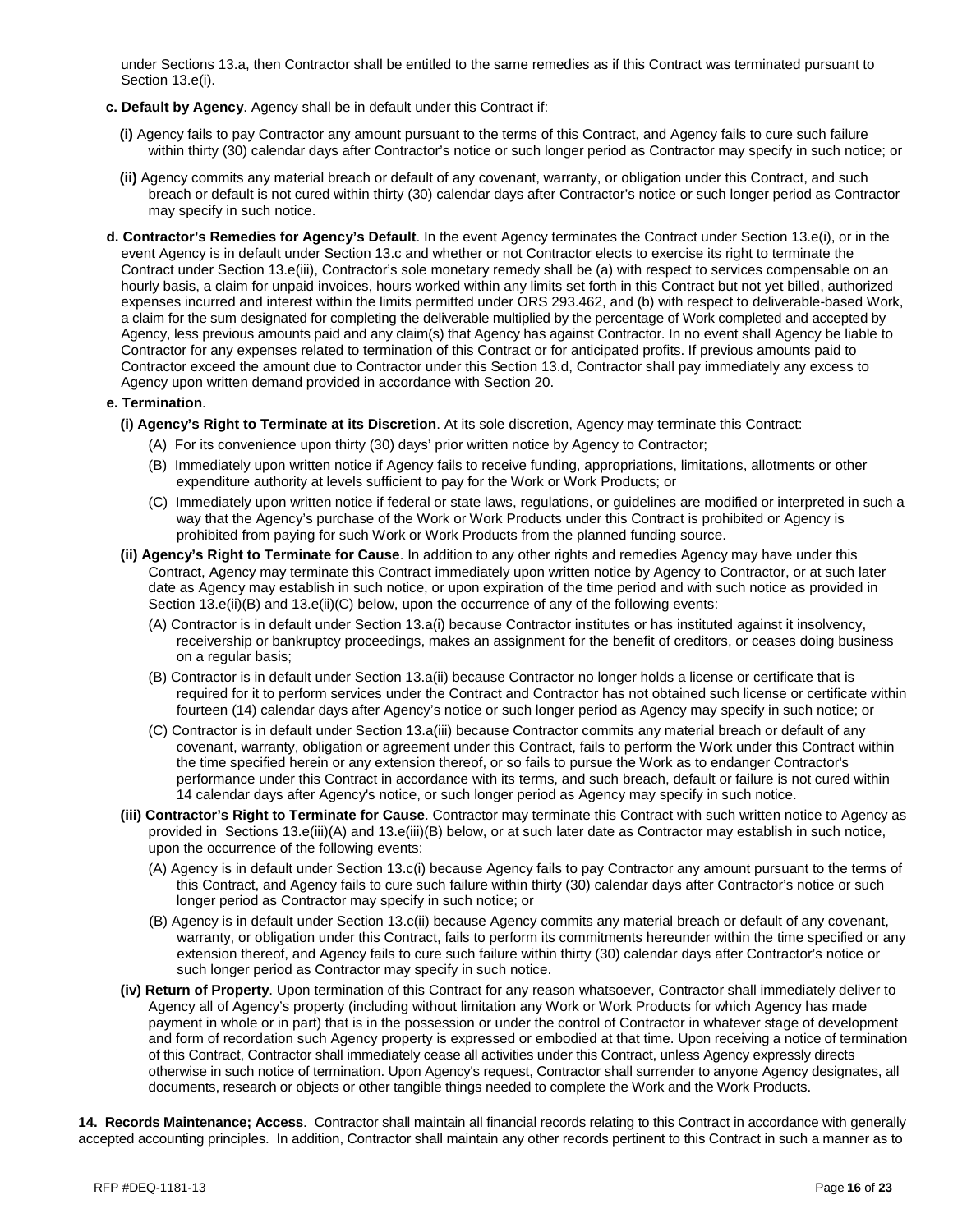clearly document Contractor's performance. Contractor acknowledges and agrees that Agency and the Oregon Secretary of State's Office and the federal government and their duly authorized representatives shall have access to such financial records and other books, documents, papers, plans, records of shipments and payments and writings of Contractor that are pertinent to this Contract, whether in paper, electronic or other form, to perform examinations and audits and make excerpts and transcripts. Contractor shall retain and keep accessible all such financial records, books, documents, papers, plans, records of shipments and payments and writings for a minimum of six (6) years, or such longer period as may be required by applicable law, following final payment and termination of this Contract, or until the conclusion of any audit, controversy or litigation arising out of or related to this Contract, whichever date is later.

**15. Compliance with Applicable Law**. Contractor shall comply with all federal, state and local laws, regulations, executive orders and ordinances applicable to the Contract. Without limiting the generality of the foregoing, Contractor expressly agrees to comply with the following laws, regulations and executive orders to the extent they are applicable to the Contract: (i) Titles VI and VII of the Civil Rights Act of 1964, as amended; (ii) Sections 503 and 504 of the Rehabilitation Act of 1973, as amended; (iii) the Americans with Disabilities Act of 1990, as amended; (iv) Executive Order 11246, as amended; (v) the Health Insurance Portability and Accountability Act of 1996; (vi) the Age Discrimination in Employment Act of 1967, as amended, and the Age Discrimination Act of 1975, as amended; (vii) the Vietnam Era Veterans' Readjustment Assistance Act of 1974, as amended; (viii) ORS Chapter 659, as amended; (ix) all regulations and administrative rules established pursuant to the foregoing laws; and (x) all other applicable requirements of federal and state civil rights and rehabilitation statutes, rules and regulations. These laws, regulations and executive orders are incorporated by reference herein to the extent that they are applicable to the Contract and required by law to be so incorporated. Agency's performance under the Contract is conditioned upon Contractor's compliance with the provisions of ORS 279B.220, 279B.225, 279B.230, 279B.235, and 279B.270 which are incorporated by reference herein. Contractor shall, to the maximum extent economically feasible in the performance of this Contract, use recycled paper (as defined in ORS 279A.010(1)(ee)), recycled PETE products (as defined in ORS 279A.010(1)(ff)), and other recycled products (as "recycled product" is defined in ORS 279A.010(1)(gg)).

**16. Foreign Contractor**. If Contractor is not domiciled in or registered to do business in the State of Oregon, Contractor shall promptly provide to the Oregon Department of Revenue and the Secretary of State Corporation Division all information required by those agencies relative to this Contract. Contractor shall demonstrate its legal capacity to perform the Work under this Contract in the State of Oregon prior to entering into this Contract.

**17. Force Majeure**. Neither Agency nor Contractor shall be held responsible for delay or default caused by fire, riot, acts of God, terrorist acts, or other acts of political sabotage, or war where such cause was beyond the reasonable control of Agency or Contractor, respectively. Contractor shall, however, make all reasonable efforts to remove or eliminate such a cause of delay or default and shall, upon the cessation of the cause, diligently pursue performance of its obligations under this Contract.

**18. Survival**. All rights and obligations shall cease upon termination or expiration of this Contract, except for the rights and obligations set forth in Sections 1, 7, 8, 9, 10, 11, 12, 13, 14, 18, 23, and 24.

**19. Time is of the Essence**. Contractor agrees that time is of the essence under this Contract.

**20. Notice**. Except as otherwise expressly provided in this Contract, any communications between the parties hereto or notices to be given hereunder shall be given in writing by email, personal delivery, facsimile, or mailing the same, postage prepaid, to Contractor or Agency at the address, number or email address set forth in this Contract, or to such other addresses or numbers as either party may indicate pursuant to this Section 20. Any communication or notice so addressed and mailed shall be effective five (5) days after mailing. Any communication or notice delivered by facsimile shall be effective on the day the transmitting machine generates a receipt of the successful transmission, if transmission was during normal business hours, or on the next business day, if transmission was outside normal business hours of the recipient. To be effective against Agency, any notice transmitted by facsimile must be confirmed by telephone notice to Agency's Contract Administrator. Any communication or notice given by personal delivery shall be effective when actually delivered. Any communication or notice given by email shall be effective upon the sender's receipt of confirmation generated by the recipient's email system that the notice has been received by the recipient's email system.

**21. Severability**. The parties agree that if any term or provision of this Contract is declared by a court of competent jurisdiction to be illegal or in conflict with any law, the validity of the remaining terms and provisions shall not be affected, and the rights and obligations of the parties shall be construed and enforced as if the Contract did not contain the particular term or provision held to be invalid.

**22. Counterparts**. This Contract may be executed in several counterparts, all of which when taken together shall constitute one agreement binding on all parties, notwithstanding that all parties are not signatories to the same counterpart. Each copy of the Contract so executed shall constitute an original.

**23. Governing Law; Venue; Consent to Jurisdiction**. This Contract shall be governed by and construed in accordance with the laws of the State of Oregon without regard to principles of conflicts of law. Any claim, action, suit or proceeding (collectively, "Claim") between Agency (and/or any other agency or department of the State of Oregon) and Contractor that arises from or relates to this Contract shall be brought and conducted solely and exclusively within the Circuit Court of Marion County for the State of Oregon; provided, however, if a Claim must be brought in a federal forum, then it shall be brought and conducted solely and exclusively within the United States District Court for the District of Oregon. In no event shall this section be construed as a waiver by the State of Oregon of any form of defense or immunity, whether it is sovereign immunity, governmental immunity, immunity based on the Eleventh Amendment to the Constitution of the United States or otherwise, from any Claim or from the jurisdiction of any court. CONTRACTOR, BY EXECUTION OF THIS CONTRACT, HEREBY CONSENTS TO THE IN PERSONAM JURISDICTION OF SAID COURTS.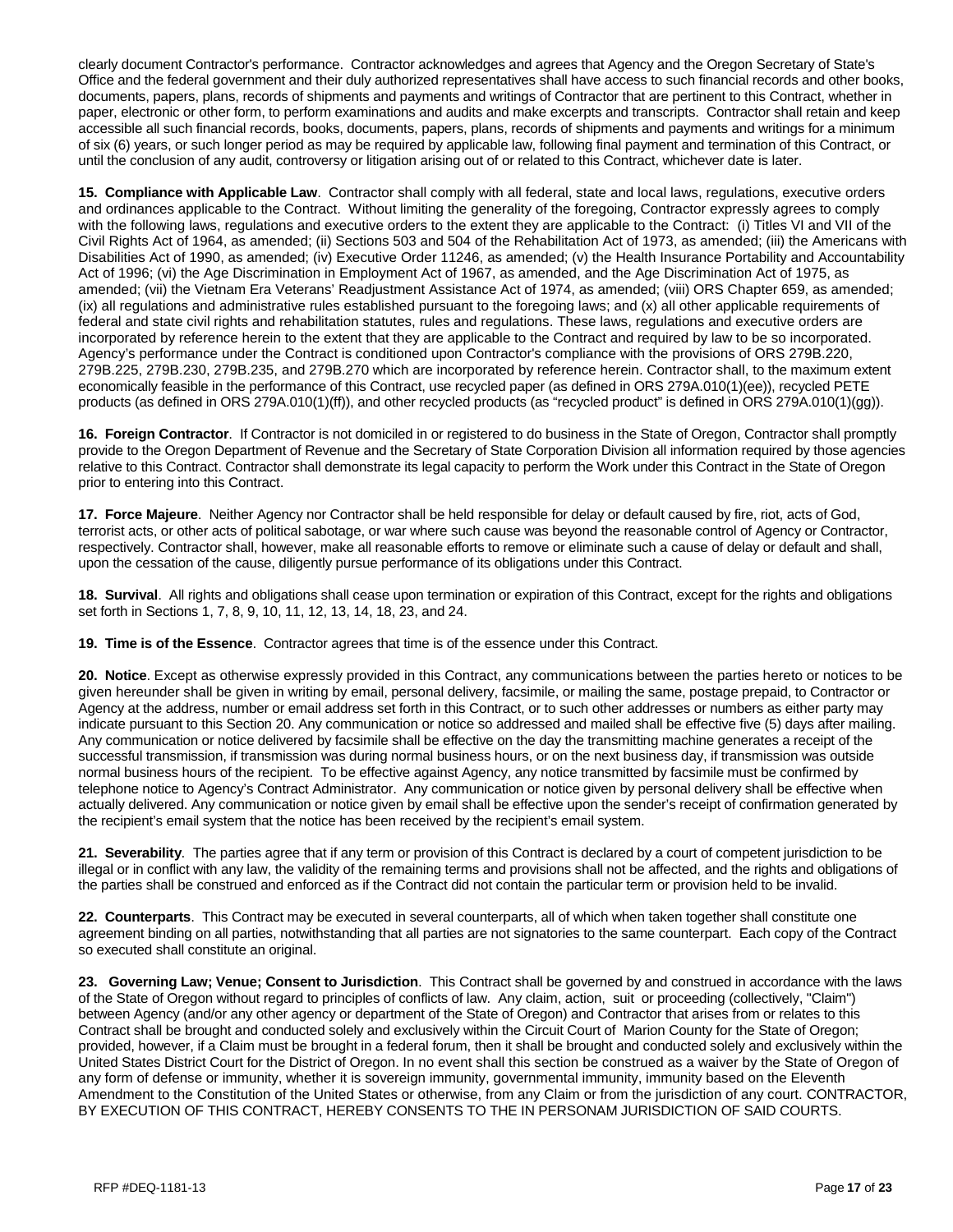**24. Merger Clause; Waiver**. This Contract and attached exhibits constitute the entire agreement between the parties on the subject matter hereof. There are no understandings, agreements, or representations, oral or written, not specified herein regarding this Contract. No waiver, consent, modification or change of terms of this Contract shall bind all parties unless in writing and signed by both parties and all necessary State approvals have been obtained. Such waiver, consent, modification or change, if made, shall be effective only in the specific instance and for the specific purpose given. The failure of Agency to enforce any provision of this Contract shall not constitute a waiver by Agency of that or any other provision.

**25. Amendments**. Agency may amend this Contract to the extent permitted by applicable statutes and administrative rules. Additionally, for Anticipated Amendments (as defined in OAR 125-246-0560(2)(a)(A)) Agency may amend this Contract to the extent i) provided in the solicitation document, if any, from which this Contract arose, and ii) to the extent described in Exhibit A. No amendment to this Contract shall be effective unless it is in writing signed by the parties, and all approvals required by applicable law have been obtained before becoming effective.

# **26. Contractor Data and Certification.**

**a. Contractor Tax Identification Information.** Contractor shall provide Contractor's Social Security number or Contractor's federal tax ID number and the additional information set forth below. This information is requested pursuant to ORS 305.385 and OAR 125-246-330(3). Social Security Numbers provided pursuant to this Section will be used for the administration of state, federal and local tax laws.

| Name (tax filing): Name (tax filing)                                                                                                                                                                 | Address: No. 1994                |                       |                                  |
|------------------------------------------------------------------------------------------------------------------------------------------------------------------------------------------------------|----------------------------------|-----------------------|----------------------------------|
| Citizenship, if applicable: Non-resident alien [ ] Yes [ ] No                                                                                                                                        |                                  |                       |                                  |
| <b>Business Designation (check one):</b> [ ] Corporation [ ] Professional Corporation [<br>Proprietorship<br>[ ] Limited Liability Partnership [ ] Limited Partnership [ ] Limited Liability Company |                                  |                       | 1 Partnership<br>1 Sole<br>Other |
| <b>Federal Taxpayer ID #:</b> _____                                                                                                                                                                  | <b>Oregon Business ID#:</b> 1997 | ORPIN Supplier ID#: U |                                  |
| <b>Certified Minority, Women or Emerging Small Business Firm?</b> [                                                                                                                                  | <u>I No</u>                      | <u>I Yes</u>          | If yes, certification number:    |

Agency may report the information set forth above to the Internal Revenue Service (IRS) under the name and social security number or taxpayer identification number provided.

**b. Certification**. The individual signing on behalf of Contractor hereby certifies and swears under penalty of perjury that: (a) the number shown on this form is Contractor's correct taxpayer identification; (b) Contractor is not subject to backup withholding because (i) Contractor is exempt from backup withholding, (ii) Contractor has not been notified by the IRS that Contractor is subject to backup withholding as a result of a failure to report all interest or dividends, or (iii) the IRS has notified Contractor that Contractor is no longer subject to backup withholding; (c) s/he is authorized to act on behalf of Contractor, s/he has authority and knowledge regarding Contractor's payment of taxes, and to the best of her/his knowledge, Contractor is not in violation of any Oregon tax laws named in ORS 305.380(4), including without limitation the state inheritance tax, gift tax, personal income tax, withholding tax, corporation income and excise taxes, amusement device tax, timber taxes, cigarette tax, other tobacco tax, 9-1-1 emergency communications tax, the homeowners and renters property tax relief program and local taxes administered by the Department of Revenue, including the Multnomah County Business Income Tax, Lane Transit District Tax, Tri-Metropolitan Transit District Employer Payroll Tax, and Tri-Metropolitan District Self-Employment Tax; (d) Contractor is an independent contractor as defined in ORS 670.600; and (e) the supplied Contractor data is true and accurate.

CONTRACTOR, BY EXECUTION OF THIS CONTRACT, HEREBY ACKNOWLEDGES THAT CONTRACTOR HAS READ THIS CONTRACT, UNDERSTANDS IT, AND AGREES TO BE BOUND BY ITS TERMS AND CONDITIONS.

CONTRACTORS: YOU WILL NOT BE PAID FOR SERVICES RENDERED PRIOR TO NECESSARY STATE APPROVALS

| CONTRACTOR: |               |                                          |      |
|-------------|---------------|------------------------------------------|------|
|             |               | <name and="" title=""></name>            | Date |
| AGENCY:     |               | <da name=""> Division Administrator</da> | Date |
|             |               | Joni Hammond, Deputy Director            | Date |
|             | Index-PCA-Pjt | Jim Roys, Financial Services Manager     | Date |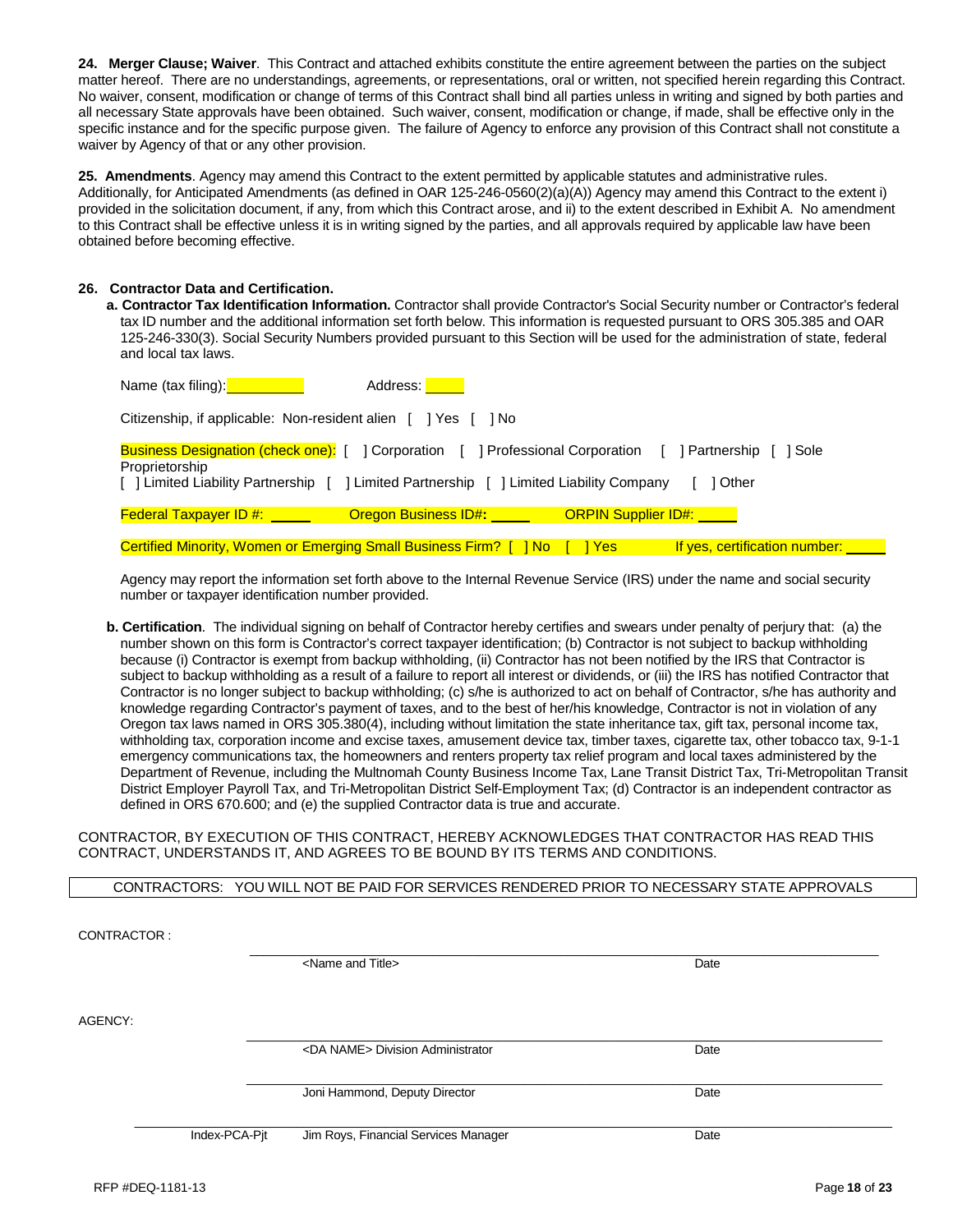#### **EXHIBIT A PERSONAL/PROFESSIONAL SERVICES CONTRACT #**

Contractor:

**Part I. General Information**. (Insert: introduction, agency objectives, background, applicable documents, and criteria for Contract amendments, e.g., time . Be specific and complete.)

**Part II. Work; Acceptance Criteria; Deliverables and Delivery Schedule**. (Insert: Work to be done, schedule of Work, deliverables and tasks, performance monitoring requirements, criteria for acceptance by Agency, documents and reporting requirements. The Agency shall develop a Statement of Work for services that will not result in an employee relationship with the potential Contractor. Include any special terms and conditions application to this Contract. Be specific and complete.)

**Part III. Invoicing / Payment Provisions**. (Include when appropriate: progress/payment schedule, payments for particular deliverables, hourly rates, applicable acceptance criteria, retention of payments, if applicable.)

(Option 1) Contractor shall submit monthly invoices for Work performed. The invoices shall describe all Work performed with particularity and by whom it was performed and shall itemize and explain all expenses that this Contract requires Agency to pay and for which Contractor claims reimbursement. Each invoice also shall include the total amount invoiced to date by Contractor prior to the current invoice. Contractor shall send invoices to **DEQ Business Office 811 SW Sixth**  Avenue Portland OR 97204. **OR**

(Option 2) Contractor shall submit one lump sum invoice at project completion for all Work performed. The invoice shall describe all Work performed with particularity and by whom it was performed and shall itemize and explain all expenses that this Contract requires Agency to pay and for which Contractor claims reimbursement. Contractor shall send the<br>invoice to **DEQ Business Office 811 SW Sixth Avenue Portland OR 97204.** Invoice payment will be sent to: invoice to **DEQ Business Office 811 SW Sixth Avenue Portland OR 97204.** 

**OR**

(Option 3) Invoicing and payments will be based on the schedule in  $\Box$ . The invoice shall describe all Work performed with particularity and by whom it was performed and shall *itemize and explain all expenses that this Contract requires* Agency to pay and for which Contractor claims reimbursement. Contractor shall send the invoice to **DEQ Business Office 811 SW Sixth Avenue Portland OR 97204.** 

# **OR**

(Option 4) Contractor shall send invoices to DEQ for the Services according to the Payment Schedule in Part III. Contractor shall include in each invoice i) Contract Number; ii) itemized list of the Goods ordered and delivered, per unit cost; and iii) the total amount due and the payment address. For repair and diagnostic services Contractor shall include the number of hours and the billing nate.←Example only

Contractor shall send invoices to **DEQ Business Office, Attention: Delia Chadwick, 811 SW Sixth Avenue, Portland OR 97204.** 

Contractor Accounts Payable: **Discussion** Phone: **Phone** Email: **T** 

# I. Payment Schedule EXAMPLE ONLY:

| Type                         | Frequency                 | Order Mechanism                      | Cost         |
|------------------------------|---------------------------|--------------------------------------|--------------|
| Ambient Criteria Pollutant   | As needed.                | Lab Requisition for Supplies,        | See Part VII |
| Gas Monitors, and            |                           | <b>Equipment or Service (Exhibit</b> |              |
| Particulate Monitors as      | Contractor shall invoice  | F                                    |              |
| identified in Part VII.      | DEQ following shipment of |                                      |              |
|                              | equipment.                |                                      |              |
| <b>OEM Replacement Parts</b> | As needed                 | Lab Requisition for Supplies,        | See Part VII |
| and Consumables              |                           | <b>Equipment or Service (Exhibit</b> |              |
| (Exhibit E)                  | Contractor shall invoice  | F                                    |              |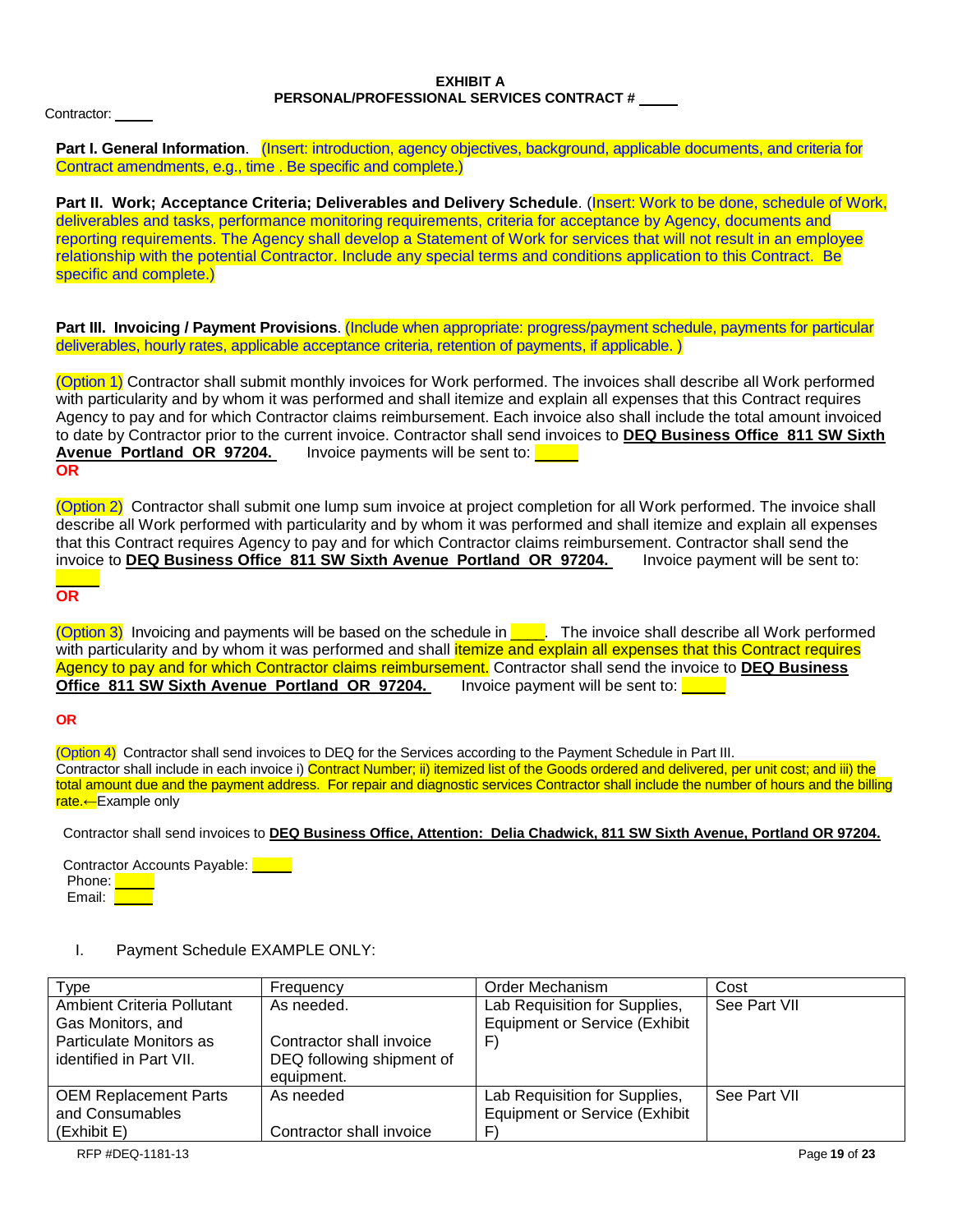|                                                                | DEQ following shipment of<br>OEM Goods and<br>Consumables                                                                 |                                                                            |                          |
|----------------------------------------------------------------|---------------------------------------------------------------------------------------------------------------------------|----------------------------------------------------------------------------|--------------------------|
| Services for equipment<br>repair and/or Diagnostic<br>services | As needed.<br>Contractor shall invoice<br>DEQ 10 business days<br>following shipment of the<br>return of DEQ's equipment. | Lab Requisition for Supplies,<br><b>Equipment or Service (Exhibit</b><br>F | See Part VII             |
| Training                                                       | As Needed                                                                                                                 | Contract Amendment                                                         | As mutually agreed upon. |

# INFORMATION IN TABLE ABOVE IS AN EXAMPLE ONLY-CHANGE TABLE AS NEEDED

- II. Payment Provisions:
	- *i.* Contractor shall look solely to DEQ for payment of all amounts DEQ owes to Contractor. Contractor shall not be compensated by any agency or department of the State of Oregon other than DEQ for Services performed.

Payment of contractors invoices received will be mailed to:

Contractor's claims to DEQ for overdue payments on invoices are subject to ORS 293.462.

- ii. If Contractor is a nonresident alien as defined in 26 USC  $\S$  7701(b)(1)(B), then Contractor shall, upon execution of this Contract, deliver to DEQ a completed and signed W-8 form, 8233 form, or W-9 form, as applicable, from the IRS, as evidence that DEQ is not required by 26 USC 1441 to withhold part of Contractor's payment. Such forms are currently available at [http://www.irs.gov.](http://www.irs.gov/) DEQ may withhold payments to Contractor pending DEQ's receipt from Contractor of the applicable, completed and signed form. If DEQ does not receive the applicable, completed and signed form from Contractor, or if the IRS provides notice to DEQ that Contractor's information on the form provided is incorrect, DEQ will withhold as federal income tax 30% of all amounts DEQ owes to Contractor under the Contract.
- iii. Funds Available and Authorized Payments. Contractor understands and agrees that DEQ's payment of amounts under a Contract is contingent on DEQ receiving funding, appropriations, limitations, allotments or other expenditure authority at levels sufficient to allow DEQ, in the exercise of its reasonable administrative discretion, to make payments under the Contract.

# **Part IV. Travel Expenses.**

(Option 1) Agency shall not reimburse Contractor for any travel or travel related expenses under this Contract. **OR**

# (Option 2)

- 1.Agency will reimburse Contractor, within the not to exceed amount identified in this Contract, for travel only when the travel is essential to the normal discharge of Agency's responsibilities. Contractor shall conduct all travel in the most efficient and cost-effective manner resulting in the best value to the Agency. The travel must comply with all the requirements set forth in this section and must be for official Agency business only. **Contractor shall provide Agency with receipts for all travel expenses except meals.** All Contractor representatives will fly "coach class," unless Contractor personally pays the difference. All Contractor representatives will be limited to economy or compact sized rental vehicles, unless Contractor personally pays the difference. **All out-of-state travel must be approved in advance, and in writing, by the Agency.**
- 2.Contractor understands and agrees that travel expenses shall be reimbursed at rates not to exceed those rates approved by the Department of Administrative Services (DAS) for State government employees at the time the expense was incurred. Contractor understands and agrees that the rates are subject to change and any changed rates shall immediately become part of this Contract and govern reimbursement of any travel expenses incurred after the date of the change. Agency is not responsible for notifying Contractor of changes in the federal rate of reimbursement.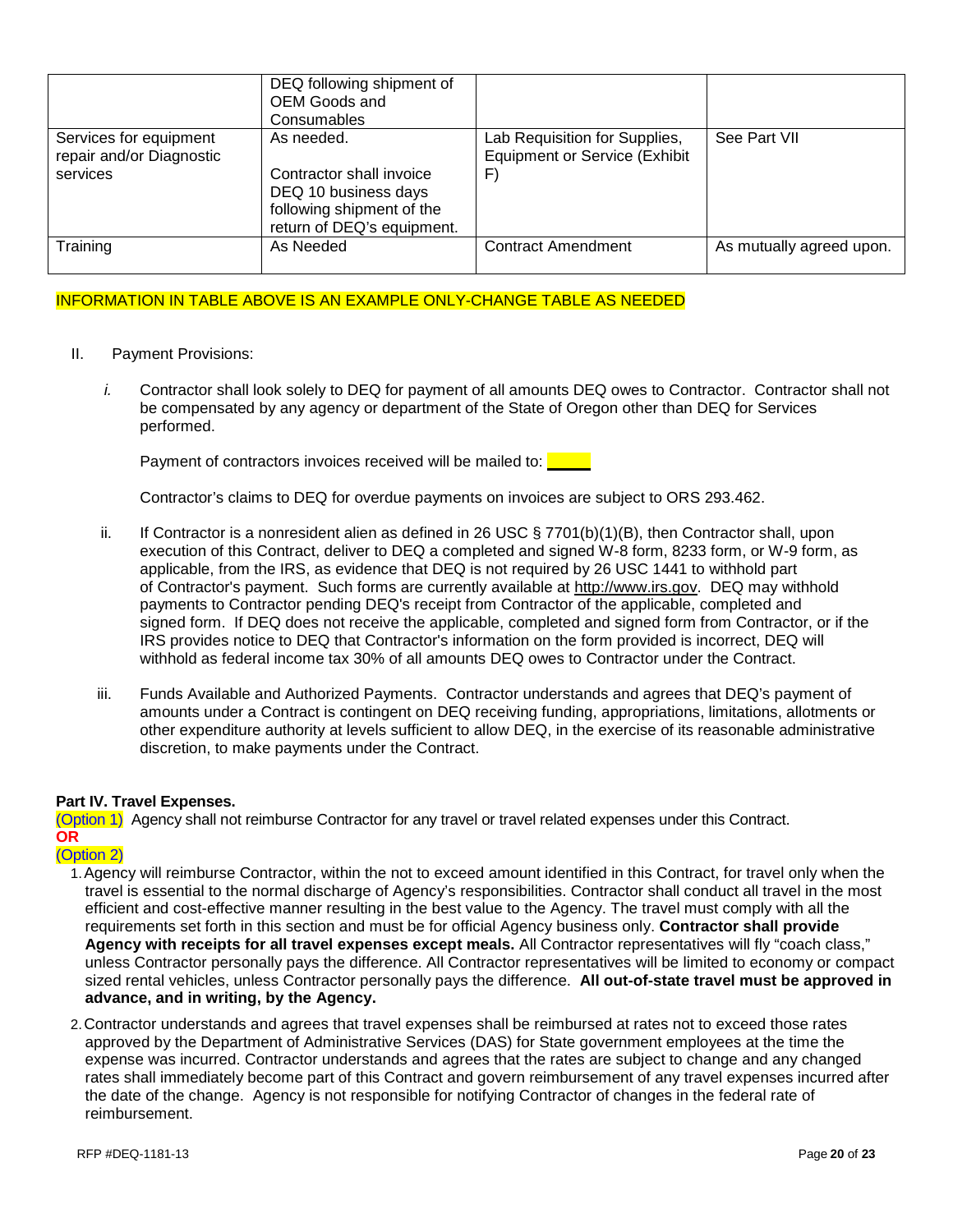- a. **Mileage**. Mileage for travel in a private automobile while Contractor is acting within the course and scope of his/her duties under this Contract and driving over the most direct and usually traveled route will be reimbursed at the rate approved by the U.S. General Services Administration (GSA) and in effect at the time of travel. To qualify for mileage reimbursement, Contractor must hold a valid, current driver's license for the class of vehicle to be driven and carry personal automobile liability insurance in amounts not less than those required by Exhibit B of this contract.
- b. **Meals and Lodging**. Per diem rates for meals and lodging vary between cities. Contractor understands and agrees that expenses for meals and lodging shall be reimbursed at rates not to exceed the GSA per diem rates.
- c. The U.S. General Services Administration approved rates can be found at [www.gsa.gov.](http://www.gsa.gov/)

**Part V. Contract Amendments.** The Agency reserves the right to amend the Contract for the Anticipated Amendments, listed below, in accordance with the rules of OAR 125-247-0270.

# **ANTICIPATED AMENDMENTS**

(Option 1) None

**OR**

(Option 2) If using Anticipated Amendments, the Solicitation Document, if any, from which this Contract arose must also describe the Anticipated Amendments as required below. If using Anticipated Amendments, insert that there is the possibility of one or more Amendments. For each Anticipated Amendment, Insert:

- 1) The general circumstances that might require the Anticipated Amendment to be issued under the Contract;
- 2) The method that the Agency will use to finalize the details and costs of the Anticipated Amendment; and
- 3) A general description of certain or known changes to the requirements of the Contract that may be anticipated or even planned for, but not necessarily quantified at the time of Contract execution. These changes may be specifically described as:
	- (a) Extra Work;
	- (b) Additional Work;
	- (c) Work to be done if certain situations are encountered; or
	- (d) Changes in terms, conditions, price, or type of Work.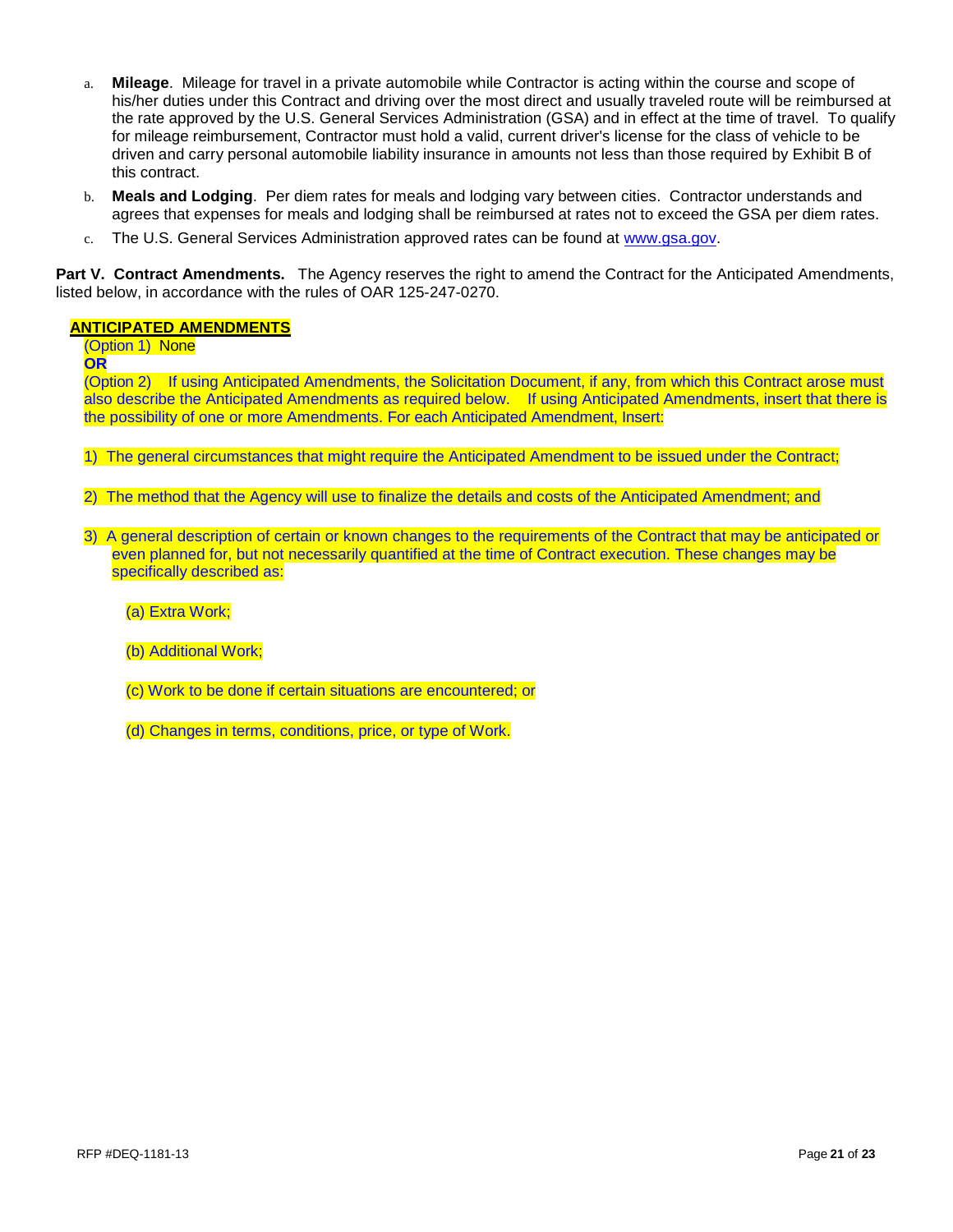### **EXHIBIT B INSURANCE REQUIREMENTS**

Contractor shall obtain at Contractor's expense the insurance specified below prior to performing under this Contract and shall maintain it in full force and at its own expense throughout the duration of this Contract and all warranty periods. Contractor shall obtain the following insurance from insurance companies or entities that are authorized to transact the business of insurance and issue coverage in State and that are acceptable to Agency.

#### **1. Required by Agency of contractors with one or more workers, as defined by ORS 656.027**.

**Workers' Compensation.** All employers, including Contractor, that employ subject workers, as defined in ORS 656.027, shall comply with ORS 656.017 and shall provide workers' compensation insurance coverage for those workers, unless they meet the requirement for an exemption under ORS 656.126(2). Contractor shall require and ensure that each of its subcontractors complies with these requirements.

#### **2. Required by Agency**

**Commercial General Liability** insurance covering bodily injury, death and property damage in a form and with coverage's that are satisfactory to the State. This insurance shall include personal injury liability, products and completed operations. Coverage shall be written on an occurrence basis. **\* Property damage or destruction limits are subject to an annual adjustment by the Office of the State Court Administrator (OSCA).**

Contractor shall provide proof of insurance of not less than the following amounts:

#### **Bodily Injury/Death and Property Damage Combined:**

\$1,000,000 Per occurrence limit for any single claimant; and \$1,000,000 Per occurrence limit for multiple claimants

#### 3.  $\boxtimes$  Required by Agency

**Automobile Liability** insurance covering all owned, non-owned, or hired vehicles. This coverage may be written in combination with the Commercial General Liability insurance (with separate limits for "Commercial General Liability" and "Automobile Liability"). **\* Property damage or destruction limits are subject to an annual adjustment by the Office of the State Court Administrator (OSCA).** 

Contractor shall provide proof of insurance of not less than the following amounts:

#### **Bodily Injury/Death and Property Damage Combined:**

\$1,000,000 Per occurrence limit for any single claimant; and \$1,000,000 Per occurrence limit for multiple claimants

- **4. Excess/Umbrella Insurance.** A combination of primary and excess/umbrella insurance is acceptable. If you are using excess/umbrella insurance to meet the minimum insurance requirement, your certificate must include a list of the policies that fall under the excess/umbrella insurance. Sample wording is "The Excess/Umbrella policy is excess over General Liability, Auto Liability, etc."
- **5. Additional Insured.** The Commercial General Liability insurance and Automobile Liability insurance required under this Contract shall include the State of Oregon, its officers, employees and agents as Additional Insureds but only with respect to Contractor's activities to be performed under this Contract. Coverage shall be primary and non-contributory with any other insurance and self-insurance.
- **6. Certificates of Insurance.** Contractor shall provide to Agency Certificate(s) of Insurance for all required insurance before delivering any Goods and performing any Services required under this Contract. The Certificate(s) must specify all entities and individuals who are endorsed on the policy as Additional Insured (or Loss Payees). Contractor shall pay for all deductibles, selfinsured retention and self-insurance, if any. **The Contractor shall immediately notify the Oregon Department of Environmental Quality (DEQ) of any change in insurance coverage.**